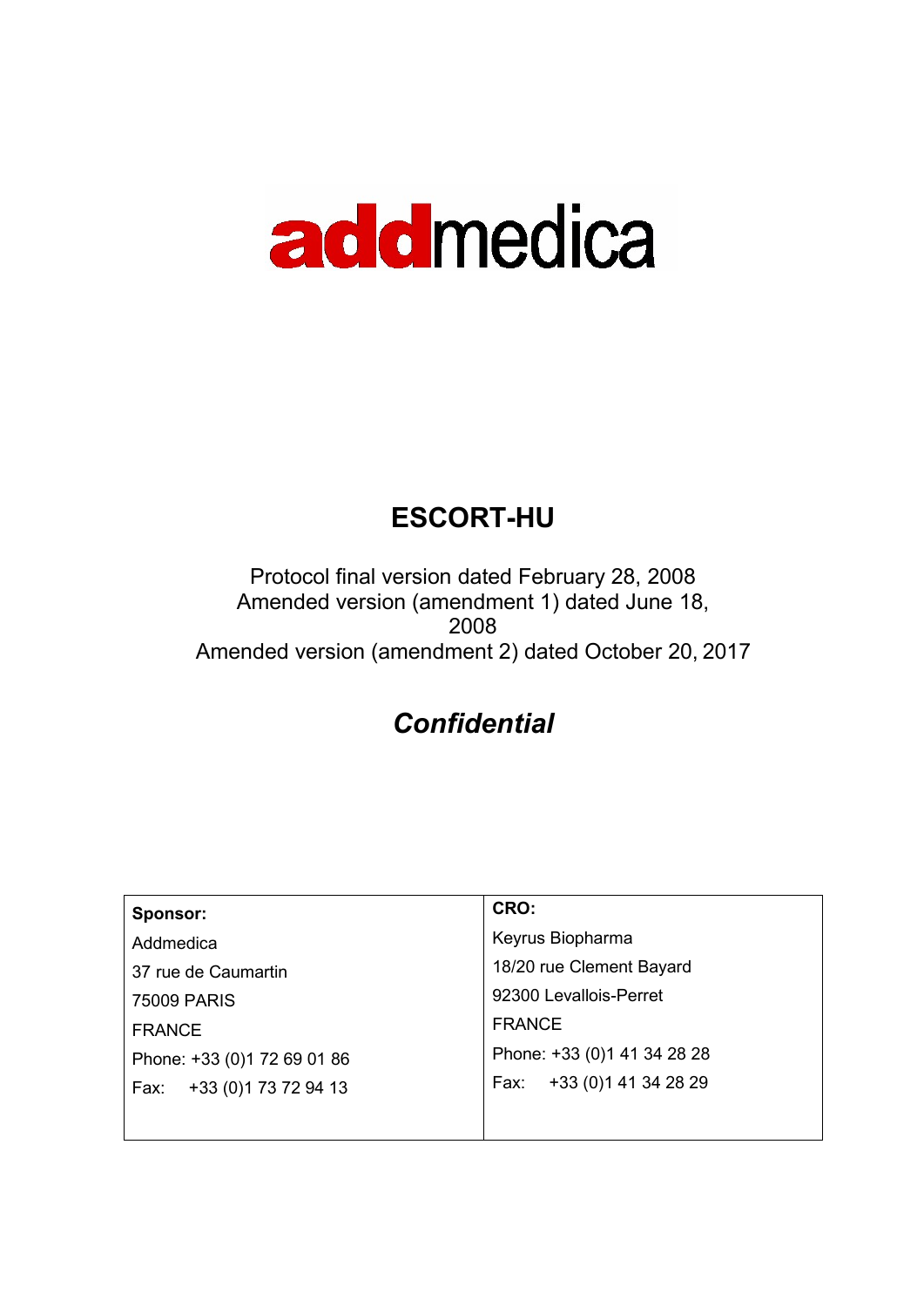

# Protocol Synopsis

| Name of Sponsor:      |                                                                                                | Name of finished product:                                                                                         | Name of active ingredients :                                                                                                                                                          |
|-----------------------|------------------------------------------------------------------------------------------------|-------------------------------------------------------------------------------------------------------------------|---------------------------------------------------------------------------------------------------------------------------------------------------------------------------------------|
| Addmedica             |                                                                                                | Siklos <sup>®</sup>                                                                                               | Hydroxycarbamide                                                                                                                                                                      |
| Title of study        |                                                                                                | ESCORT-HU : European Sickle Cell Disease Cohort - Hydroxyurea.                                                    |                                                                                                                                                                                       |
| Investigators         | Physicians experienced in the management of sickle cell disease (SCD);<br>treating physicians. |                                                                                                                   |                                                                                                                                                                                       |
| Study centres         | country.                                                                                       |                                                                                                                   | France, United-Kingdom, Greece. Other European countries will be<br>encouraged to participate as soon as Siklos <sup>®</sup> becomes available in their                               |
| <b>Trial duration</b> | years follow-up.                                                                               | Up to 8 years recruitment, to get at least 2                                                                      | Non-interventional<br>follow-<br>up cohort study.                                                                                                                                     |
|                       |                                                                                                | Total expected duration: 10 years                                                                                 |                                                                                                                                                                                       |
| Objectives            | Siklos®                                                                                        | (hydroxycarbamide) when<br>Disease, assessed on :                                                                 | In the context of the Risk Management Plan (RMP), as requested from<br>Addmedica by the EMA, to collect information about long-term safety of<br>used<br>in patients with Sickle Cell |
|                       |                                                                                                | Frequency of:                                                                                                     |                                                                                                                                                                                       |
|                       |                                                                                                | (requiring<br>$\triangleright$ myelosuppression<br>myelotoxicity                                                  | permanent<br>temporary<br>or<br>discontinuation of therapy) secondary to hydroxycarbamide-induced                                                                                     |
|                       |                                                                                                | $\triangleright$ malignancies, skin ulceration and impaired postnatal development<br>(growth).                    |                                                                                                                                                                                       |
|                       |                                                                                                | $\triangleright$ amenorrhea, fertility impairment                                                                 |                                                                                                                                                                                       |
|                       |                                                                                                | Safety in nominated sub-populations:                                                                              |                                                                                                                                                                                       |
|                       |                                                                                                | $\triangleright$ young patients (children, adolescents until end of puberty)<br>$\triangleright$ elderly patients |                                                                                                                                                                                       |
|                       |                                                                                                | > patients with underlying SCD-related hepatic or renal impairment                                                |                                                                                                                                                                                       |
|                       |                                                                                                |                                                                                                                   | $\triangleright$ pregnancy and its outcome, particularly for congenital malformations                                                                                                 |
|                       |                                                                                                | > concomitant use of hydroxycarbamide and specific therapies:                                                     |                                                                                                                                                                                       |
|                       |                                                                                                | o HIV drugs especially Nucleoside Analogue Reverse<br>Transcriptase Inhibitors (NRTI)                             |                                                                                                                                                                                       |
|                       |                                                                                                | $\circ$ other myelosuppressive agents                                                                             |                                                                                                                                                                                       |
|                       |                                                                                                | $\circ$ radiation therapy                                                                                         |                                                                                                                                                                                       |
|                       |                                                                                                | o concomitant use of live vaccines                                                                                |                                                                                                                                                                                       |
|                       |                                                                                                | Other points of concern are:                                                                                      |                                                                                                                                                                                       |
|                       |                                                                                                | Overall mortality and survival time.                                                                              |                                                                                                                                                                                       |
|                       |                                                                                                | Occurrence of SCD events, in particular:                                                                          |                                                                                                                                                                                       |
|                       |                                                                                                | $\triangleright$ painful crises                                                                                   |                                                                                                                                                                                       |
|                       |                                                                                                | $\triangleright$ acute chest syndrome                                                                             |                                                                                                                                                                                       |
|                       | $\triangleright$ stroke                                                                        |                                                                                                                   |                                                                                                                                                                                       |
|                       |                                                                                                | $\triangleright$ acute splenic sequestration                                                                      |                                                                                                                                                                                       |
|                       |                                                                                                | $\triangleright$ infections                                                                                       |                                                                                                                                                                                       |
|                       |                                                                                                |                                                                                                                   |                                                                                                                                                                                       |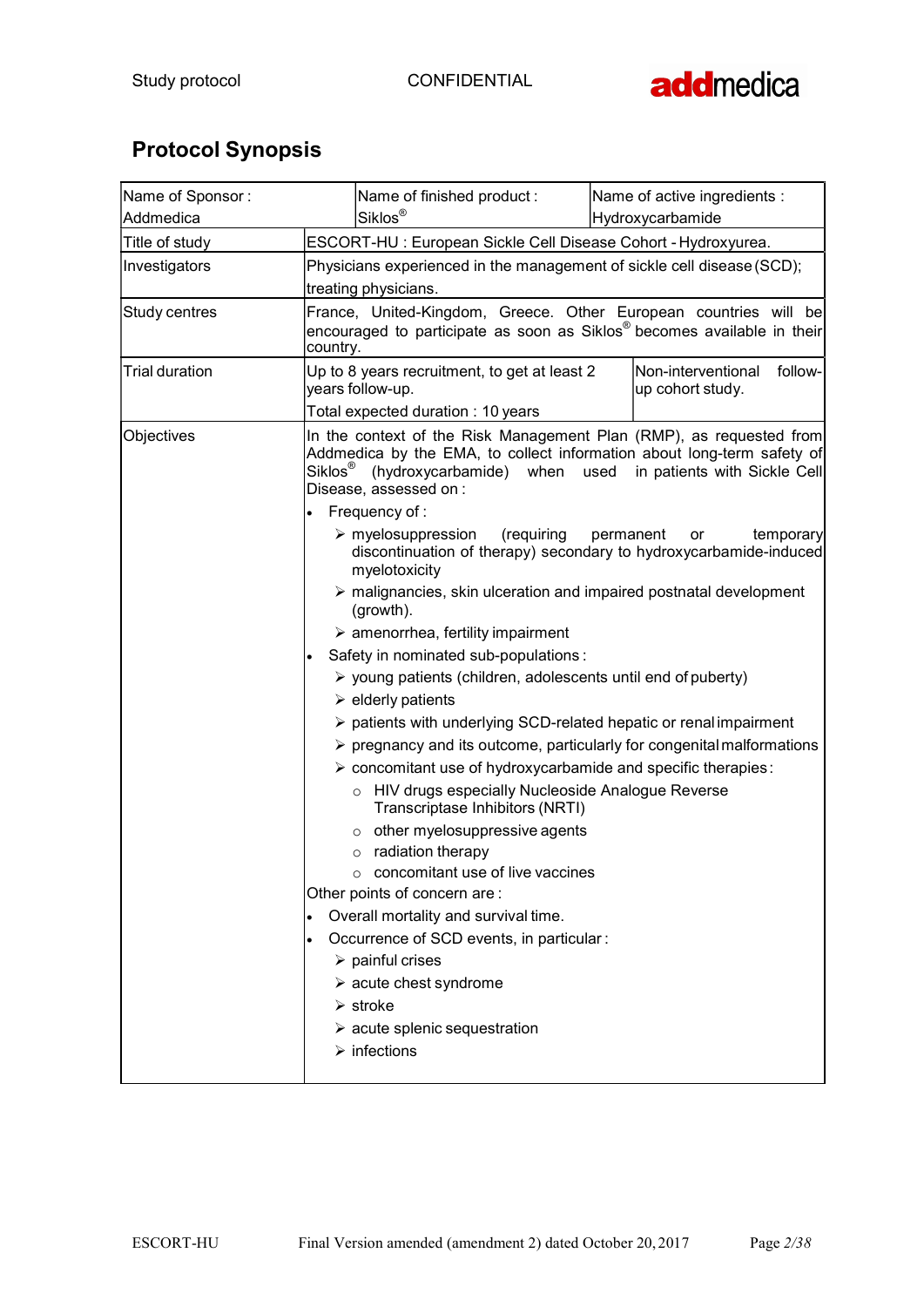

| Name of Sponsor:                                         |           | Name of finished product:                                                                                                                                                                                                                                                                                                                                                                                                                                                                                                                                                                                                                                                                                                                                                                                                                                                                                                                                                                                                                                                                                                                                                                                                                                                                                             | Name of active ingredients : |
|----------------------------------------------------------|-----------|-----------------------------------------------------------------------------------------------------------------------------------------------------------------------------------------------------------------------------------------------------------------------------------------------------------------------------------------------------------------------------------------------------------------------------------------------------------------------------------------------------------------------------------------------------------------------------------------------------------------------------------------------------------------------------------------------------------------------------------------------------------------------------------------------------------------------------------------------------------------------------------------------------------------------------------------------------------------------------------------------------------------------------------------------------------------------------------------------------------------------------------------------------------------------------------------------------------------------------------------------------------------------------------------------------------------------|------------------------------|
| Addmedica                                                |           | Siklos <sup>®</sup>                                                                                                                                                                                                                                                                                                                                                                                                                                                                                                                                                                                                                                                                                                                                                                                                                                                                                                                                                                                                                                                                                                                                                                                                                                                                                                   | Hydroxycarbamide             |
| Methodology                                              |           | Multicentre, prospective, non-interventional cohort study in patients with<br>SCD treated with Siklos <sup>®</sup> and followed-up for up to ten years.<br>All patients prescribed Siklos <sup>®</sup> within 8 years of its commercialisation until<br>reaching at least 2000 patients will be enrolled in this cohort.<br>The follow-up of these patients will be strictly observational and will fit within<br>their usual clinical monitoring without any controlled treatment, specific<br>exam or modification of their follow-up, in compliance with the SPC of this<br>orphan product. Patients' data could be collected retrospectively especially<br>when the patient started Siklos before being enrolled in the study.<br>Patients will be evaluated at inclusion, then every 1 to 4 months, according<br>to normal monitoring of the disease and to the recommendations of Siklos<br>specification for use. A minimum of a yearly follow-up will be requested.<br>Patients will be informed by their initiating physician about the study and<br>enrolled in case they agree to participate. Solely physicians experienced in<br>the care of SCD (reference centres) are legitimated to initiate a Siklos <sup>®</sup><br>treatment; follow-up is authorised by both initiating and treating physicians. |                              |
| Number of subjects                                       |           | Around 2000 patients treated with Siklos <sup>®</sup> .<br>The number of subjects is determined taking into account 20% of severe<br>SCD on an overall 24 000 estimated number of subjects with the disease in<br>Europe, and approximately 50% of these on Siklos <sup>®</sup> .<br>This will allow for an estimation of frequencies of events as low as 0.5% with<br>a precision of 0.2%.                                                                                                                                                                                                                                                                                                                                                                                                                                                                                                                                                                                                                                                                                                                                                                                                                                                                                                                           |                              |
| Diagnosis and main<br>criteria for recruitment           | $\bullet$ | Male or female ambulatory patients, aged 2 years and more (children,<br>adolescents or adults)<br>With symptomatic sickle cell syndrome<br>Treated with Siklos <sup>®</sup><br>Having been informed of the study by the initiating physician and<br>consenting to participate to the cohort.                                                                                                                                                                                                                                                                                                                                                                                                                                                                                                                                                                                                                                                                                                                                                                                                                                                                                                                                                                                                                          |                              |
| Test product, dose and<br>mode of administration         |           | Siklos <sup>®</sup> : 15 to 30 mg/kg/day usual dosage and 35 mg/kg/day as Maximum<br>Tolerated Dose (MTD).<br>Starting dosage: 15 mg/kg/day; to adjust by steps of 5 mg/kg/day<br>according to clinical and haematological response.                                                                                                                                                                                                                                                                                                                                                                                                                                                                                                                                                                                                                                                                                                                                                                                                                                                                                                                                                                                                                                                                                  |                              |
| Duration of treatment                                    | Permanent |                                                                                                                                                                                                                                                                                                                                                                                                                                                                                                                                                                                                                                                                                                                                                                                                                                                                                                                                                                                                                                                                                                                                                                                                                                                                                                                       |                              |
| Reference product, dose<br>and mode of<br>administration |           | Not applicable                                                                                                                                                                                                                                                                                                                                                                                                                                                                                                                                                                                                                                                                                                                                                                                                                                                                                                                                                                                                                                                                                                                                                                                                                                                                                                        |                              |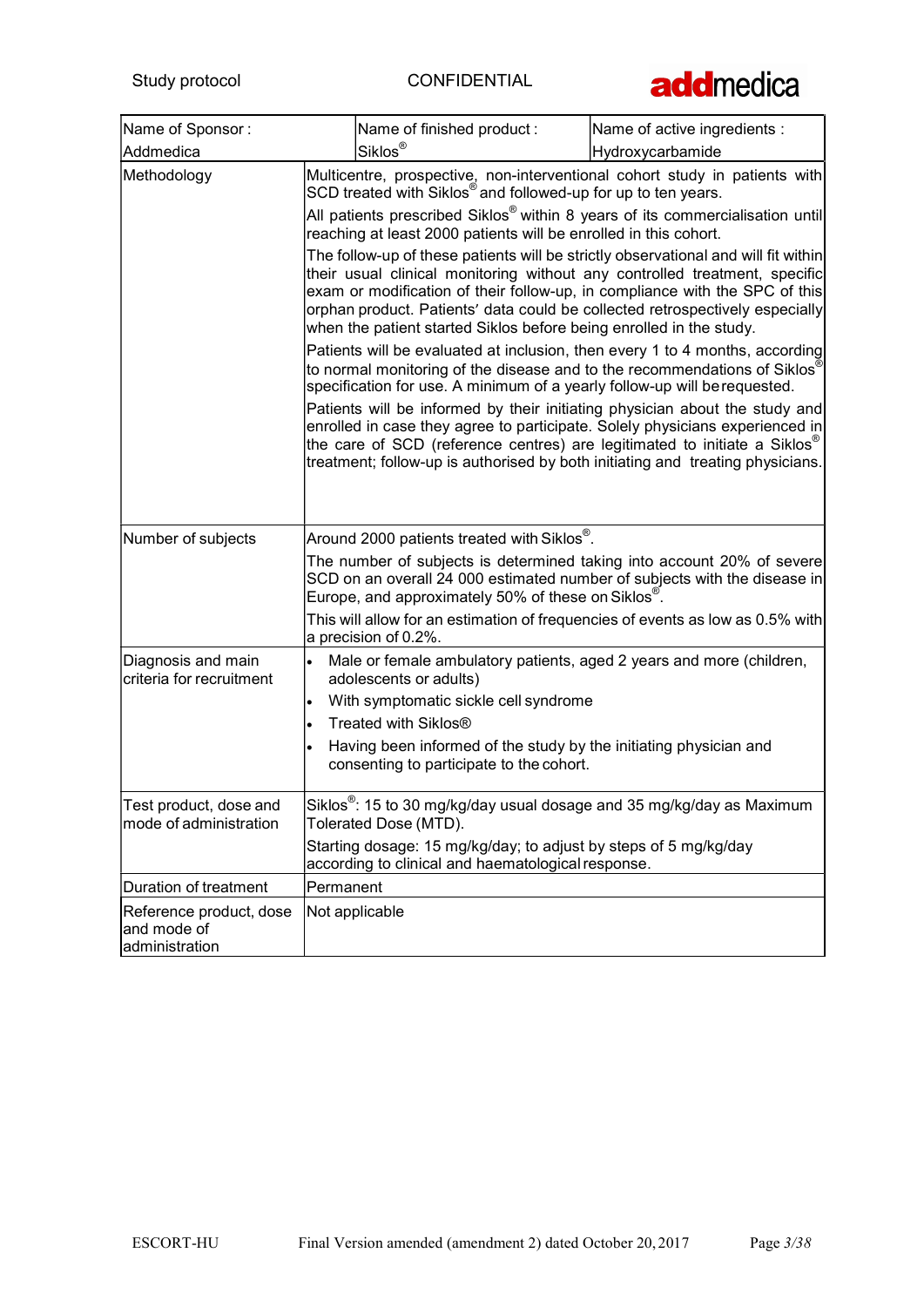

| Name of Sponsor:        | Name of finished product:                                                                                     | Name of active ingredients :                                                                                                                                                                                                                 |
|-------------------------|---------------------------------------------------------------------------------------------------------------|----------------------------------------------------------------------------------------------------------------------------------------------------------------------------------------------------------------------------------------------|
| Addmedica               | Siklos <sup>®</sup>                                                                                           | Hydroxycarbamide                                                                                                                                                                                                                             |
| Criteria for evaluation | <b>Safety</b>                                                                                                 |                                                                                                                                                                                                                                              |
|                         | The primary safety parameter is the occurrence of adverse events and<br>serious adverse events, specifically: |                                                                                                                                                                                                                                              |
|                         | Frequency of malignancies                                                                                     |                                                                                                                                                                                                                                              |
|                         | Frequency of skin ulceration (broken out by severity)<br>$\bullet$                                            |                                                                                                                                                                                                                                              |
|                         | Frequency of myelosuppression requiring temporary or permanent<br>discontinuation of Siklos <sup>®</sup> .    |                                                                                                                                                                                                                                              |
|                         | The secondary safety parameters are:                                                                          |                                                                                                                                                                                                                                              |
|                         | upper than 2 standard deviations                                                                              | Effects of Siklos <sup>®</sup> on growth development : specific examinations<br>(scintigraphy, radiography, ) if the difference with the normal growth is                                                                                    |
|                         | at birth, congenital malformations                                                                            | Outcome of pregnancies: rates of miscarriage, stillbirths, APGAR score                                                                                                                                                                       |
|                         | Any occurrence of an unforeseen safety pattern.                                                               |                                                                                                                                                                                                                                              |
|                         | radiotherapy,                                                                                                 | A special focus will be given to specific population, e.g., elderly patients,<br>patients with renal or hepatic impairment, HIV patients, patients receiving<br>live vaccine, patients treated with other myelopsuppressive products or with |
|                         | Siklos <sup>®</sup> effects:                                                                                  |                                                                                                                                                                                                                                              |
|                         | Overall mortality and survival rates                                                                          |                                                                                                                                                                                                                                              |
|                         | Frequency of SCD events :                                                                                     |                                                                                                                                                                                                                                              |
|                         | $\triangleright$ painful crises                                                                               |                                                                                                                                                                                                                                              |
|                         | $\triangleright$ acute chest syndrome<br>$\triangleright$ stroke                                              |                                                                                                                                                                                                                                              |
|                         | $\triangleright$ acute splenic sequestration                                                                  |                                                                                                                                                                                                                                              |
|                         | $\triangleright$ infections                                                                                   |                                                                                                                                                                                                                                              |
|                         | Hospitalisations due to SCD events                                                                            |                                                                                                                                                                                                                                              |
|                         | Frequency of blood transfusions.                                                                              |                                                                                                                                                                                                                                              |
|                         |                                                                                                               |                                                                                                                                                                                                                                              |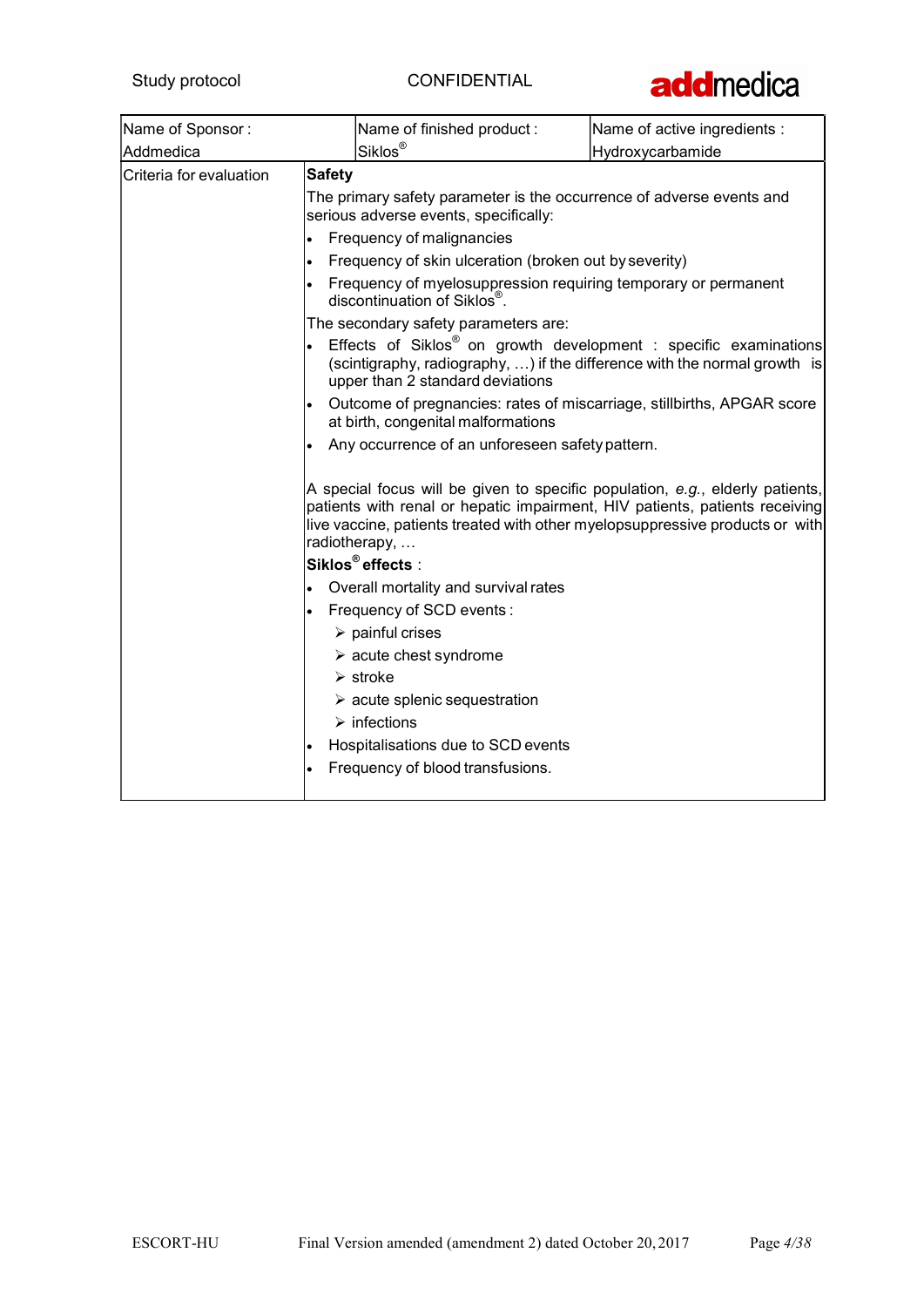

| Name of Sponsor: |                                         | Name of finished product :                                                                      | Name of active ingredients :                                                                                                                                                                                                             |
|------------------|-----------------------------------------|-------------------------------------------------------------------------------------------------|------------------------------------------------------------------------------------------------------------------------------------------------------------------------------------------------------------------------------------------|
| Addmedica        | Siklos <sup>®</sup><br>Hydroxycarbamide |                                                                                                 |                                                                                                                                                                                                                                          |
| Data collection  |                                         | or emergent patterns.<br>Baseline data will include :                                           | Data will be collected through electronic media. The list of data is not limited<br>to the foreseen ones listed below and may be increased according to interest<br>Demographic characteristics (date of birth, gender, height, weight), |
|                  |                                         | occupation                                                                                      |                                                                                                                                                                                                                                          |
|                  |                                         | SCD history:                                                                                    |                                                                                                                                                                                                                                          |
|                  |                                         | $\triangleright$ Type of expressed Hb : HbSS, HbSC, HbS $\beta^0$ or HbS $\beta^+$              |                                                                                                                                                                                                                                          |
|                  |                                         | $\triangleright$ Neonatal screening of the disease                                              |                                                                                                                                                                                                                                          |
|                  |                                         | $\triangleright$ Date (or year) of first appearance of SCD symptoms                             |                                                                                                                                                                                                                                          |
|                  |                                         | > Date (or year) of SCD diagnosis                                                               |                                                                                                                                                                                                                                          |
|                  |                                         | > History of SCD manifestations:                                                                |                                                                                                                                                                                                                                          |
|                  |                                         | $\circ$ history of growth delay<br>$\circ$ infections                                           |                                                                                                                                                                                                                                          |
|                  |                                         | syndrome, priapism, stroke, hepatopathy, acute splenic<br>sequestration, skin ulceration, other | $\circ$ number and type of vaso-occlusive complications : acute chest                                                                                                                                                                    |
|                  |                                         | o number of hospitalisation in relation with SCD                                                |                                                                                                                                                                                                                                          |
|                  |                                         | Presence or absence of skin ulceration                                                          |                                                                                                                                                                                                                                          |
|                  |                                         | Any history of malignancy (type, location, date, resolution)                                    |                                                                                                                                                                                                                                          |
|                  |                                         |                                                                                                 | Classical clinical examination (cardiovascular, respiratory, digestive)                                                                                                                                                                  |
|                  | $\bullet$                               | In males whether sperm had been examined                                                        |                                                                                                                                                                                                                                          |
|                  |                                         | In females obstetric history, especially amenorrhea (if applicable)                             |                                                                                                                                                                                                                                          |
|                  |                                         | Treatment history data:<br>> Blood transfusions                                                 |                                                                                                                                                                                                                                          |
|                  |                                         | be also documented : start, end dates, last dose                                                | $\triangleright$ History of treatment by hydroxycarbamide (other than Siklos <sup>®</sup> ) will                                                                                                                                         |
|                  |                                         | Siklos <sup>®</sup> treatment initiation : date of start treatment, dose                        |                                                                                                                                                                                                                                          |
|                  |                                         | Live vaccines                                                                                   |                                                                                                                                                                                                                                          |
|                  |                                         | Other relevant concomitant conditions and associated treatment                                  |                                                                                                                                                                                                                                          |
|                  |                                         | urea and creatinine.                                                                            | Biological data : current haemoglobin, MCV, HbF, ferritin, white cell count<br>and differential, platelets, urinalysis (protein), liver function tests, blood                                                                            |
|                  |                                         | patients screened to enter the cohort.                                                          | Baseline data will be collected as far as possible for all symptomatic SCD                                                                                                                                                               |
|                  |                                         |                                                                                                 |                                                                                                                                                                                                                                          |
|                  |                                         |                                                                                                 |                                                                                                                                                                                                                                          |
|                  |                                         |                                                                                                 |                                                                                                                                                                                                                                          |
|                  |                                         |                                                                                                 |                                                                                                                                                                                                                                          |
|                  |                                         |                                                                                                 |                                                                                                                                                                                                                                          |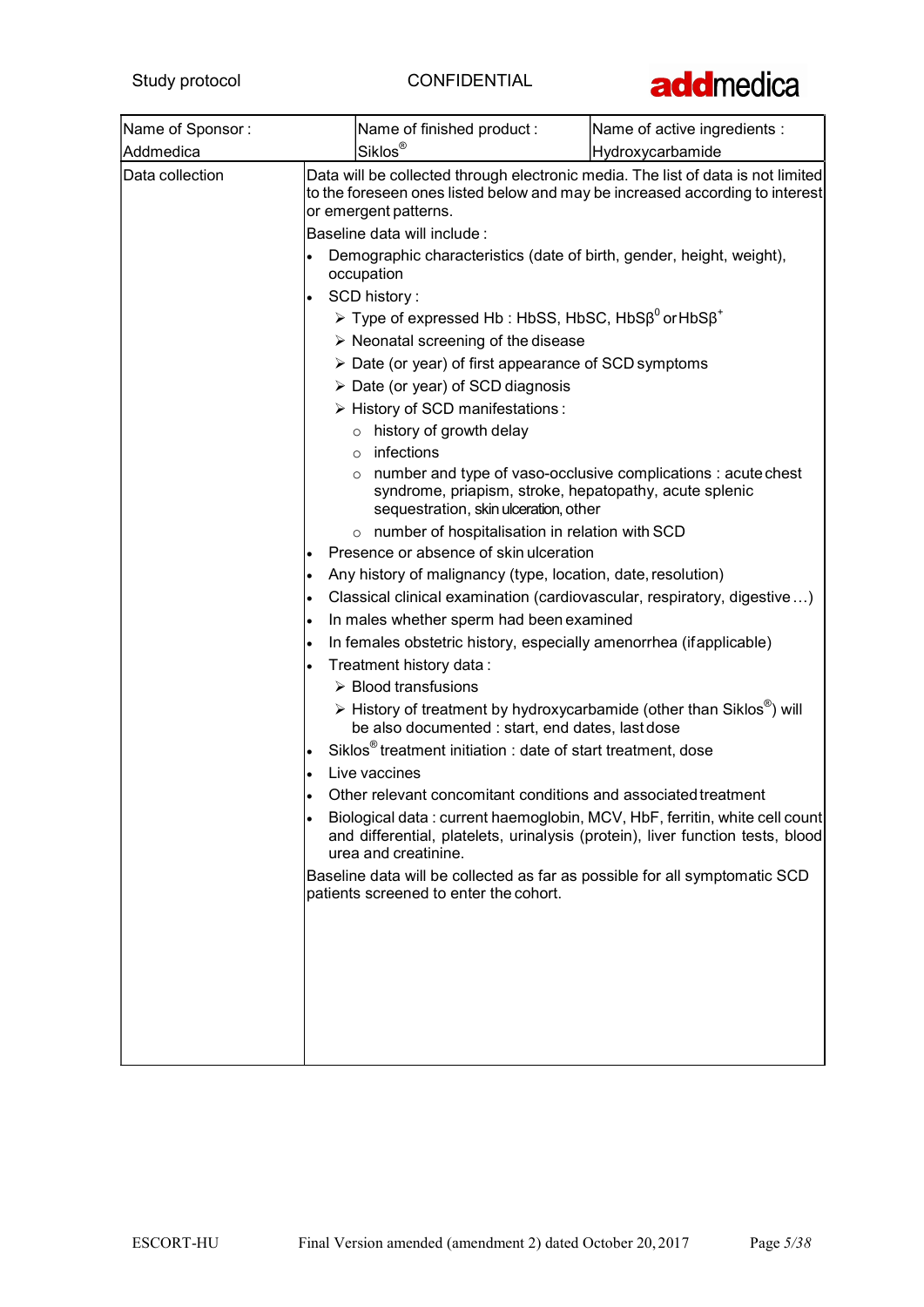

| Name of Sponsor:  |                                                                                                                                                              | Name of finished product:                                                                                                                                                                                                                                           | Name of active ingredients : |
|-------------------|--------------------------------------------------------------------------------------------------------------------------------------------------------------|---------------------------------------------------------------------------------------------------------------------------------------------------------------------------------------------------------------------------------------------------------------------|------------------------------|
| Addmedica         |                                                                                                                                                              | Siklos <sup>®</sup>                                                                                                                                                                                                                                                 | Hydroxycarbamide             |
|                   | Follow-up data are not limited to those listed below:                                                                                                        |                                                                                                                                                                                                                                                                     |                              |
|                   | Demographic data: height, weight<br>$\bullet$                                                                                                                |                                                                                                                                                                                                                                                                     |                              |
|                   | Growth, school, occupation<br>$\bullet$<br>Presence or absence of skin ulceration<br>$\bullet$<br>Malignancy (type, location, date, resolution)<br>$\bullet$ |                                                                                                                                                                                                                                                                     |                              |
|                   |                                                                                                                                                              |                                                                                                                                                                                                                                                                     |                              |
|                   |                                                                                                                                                              |                                                                                                                                                                                                                                                                     |                              |
|                   | $\bullet$                                                                                                                                                    | Pregnancy                                                                                                                                                                                                                                                           |                              |
|                   |                                                                                                                                                              | Other concomitant pathologies/adverse events not related to sickle cell<br>disease, with description, seriousness, start and end date, outcome,<br>severity, relation with previous pathology, ancillary examination,<br>treatments, relationship to Siklos®        |                              |
|                   |                                                                                                                                                              | Events related to sickle cell disease with description, start and end date,<br>severity, outcome, new transcranial Doppler (if any)                                                                                                                                 |                              |
|                   |                                                                                                                                                              | Classical clinical examination                                                                                                                                                                                                                                      |                              |
|                   |                                                                                                                                                              | Biological data: at least blood count, liver function tests, blood urea and<br>creatinine                                                                                                                                                                           |                              |
|                   | $\bullet$                                                                                                                                                    | Follow-up of Siklos <sup>®</sup> treatment                                                                                                                                                                                                                          |                              |
|                   |                                                                                                                                                              | Concomitant medication, in particular:                                                                                                                                                                                                                              |                              |
|                   |                                                                                                                                                              | > HIV drugs (NRTI)                                                                                                                                                                                                                                                  |                              |
|                   |                                                                                                                                                              | $\triangleright$ Myelosuppressive agents                                                                                                                                                                                                                            |                              |
|                   |                                                                                                                                                              | $\triangleright$ Radiotherapy                                                                                                                                                                                                                                       |                              |
|                   |                                                                                                                                                              | $\triangleright$ Live vaccines                                                                                                                                                                                                                                      |                              |
|                   | $\bullet$                                                                                                                                                    | Infections                                                                                                                                                                                                                                                          |                              |
|                   |                                                                                                                                                              | Number and type of SCD events:                                                                                                                                                                                                                                      |                              |
|                   |                                                                                                                                                              | $\triangleright$ Painful crisis<br>$\triangleright$ Acute chest syndrome<br>$\triangleright$ Priapism                                                                                                                                                               |                              |
|                   |                                                                                                                                                              | $\triangleright$ Stroke                                                                                                                                                                                                                                             |                              |
|                   |                                                                                                                                                              | $\triangleright$ Hepatopathy                                                                                                                                                                                                                                        |                              |
|                   |                                                                                                                                                              | $\triangleright$ Acute splenic sequestration                                                                                                                                                                                                                        |                              |
|                   |                                                                                                                                                              | $\triangleright$ Other                                                                                                                                                                                                                                              |                              |
|                   | $\bullet$                                                                                                                                                    | Number of hospitalisation in relation with SCD                                                                                                                                                                                                                      |                              |
|                   | $\bullet$                                                                                                                                                    | Treatment discontinuation or withdrawal, and reasons.                                                                                                                                                                                                               |                              |
| <b>Statistics</b> |                                                                                                                                                              | All statistical analyses will be performed at the 5% significance.<br>Parameters will be summarized using mean, median, standard deviation,<br>range for continuous data and counts or percentages for categorical data.<br>Descriptive statistics will be used to: |                              |
|                   |                                                                                                                                                              | Report the prevalence of primary and secondary parameters.                                                                                                                                                                                                          |                              |
|                   |                                                                                                                                                              | Describe the global population and the sub-populations.                                                                                                                                                                                                             |                              |
|                   |                                                                                                                                                              | Appropriate multivariate analysis will be used to describe the determinants<br>of the observed events.                                                                                                                                                              |                              |
|                   |                                                                                                                                                              | Regular interim reports will be issued in accordance with the PSUR<br>schedule (twice a year), in accordance with the RMP.                                                                                                                                          |                              |
|                   | population.                                                                                                                                                  | The report will present a general description of the population included and<br>frequencies of all primary and secondary parameters on the global                                                                                                                   |                              |
|                   |                                                                                                                                                              | Sub-population analyses will be performed when the collected data on the<br>same parameters will be sufficient.                                                                                                                                                     |                              |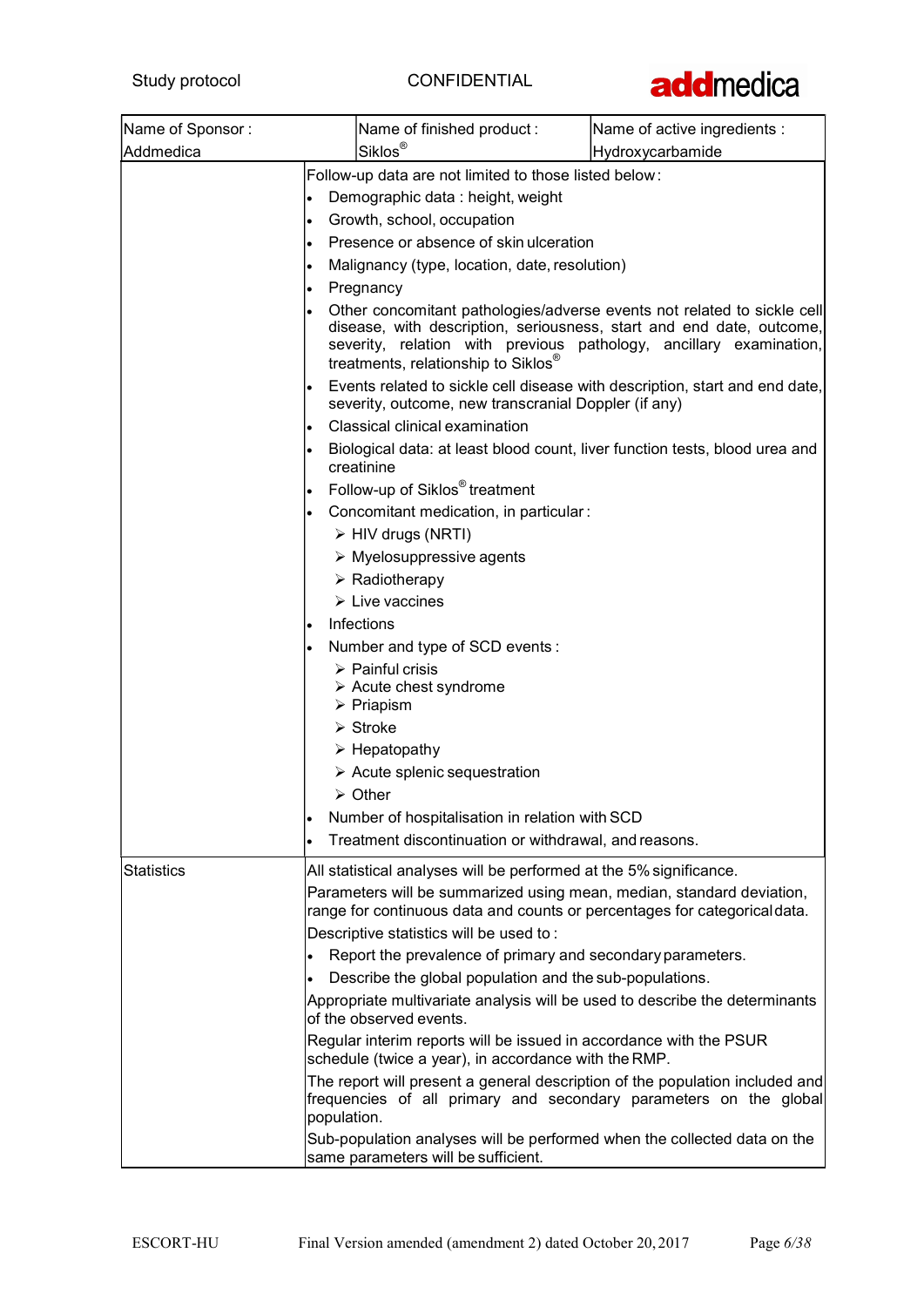Study protocol CONFIDENTIAL



# Glossary of abbreviations and definition of terms

| AE            | <b>Adverse Event</b>                         |
|---------------|----------------------------------------------|
| <b>ATC</b>    | <b>Anatomical Therapeutic Chemical</b>       |
| СI            | Confidence Interval                          |
| <b>CRA</b>    | Clinical Research Associate                  |
| <b>CRF</b>    | Case Report Form                             |
| <b>CRO</b>    | <b>Contract Research Organisation</b>        |
| EC            | <b>Ethics Committee</b>                      |
| <b>EMA</b>    | European Medicines Agency                    |
| Hb            | Haemoglobin                                  |
| <b>IRB</b>    | <b>Independent Review Board</b>              |
| <b>MedDRA</b> | Medical dictionary for Regulatory Activities |
| NA.           | Not Applicable                               |
| <b>PSUR</b>   | Periodic Safety Update Reports               |
| <b>RMP</b>    | <b>Risk Management Plan</b>                  |
| <b>SAE</b>    | Serious Adverse Event                        |
| <b>SCD</b>    | <b>Sickle Cell Disease</b>                   |
| <b>SD</b>     | <b>Standard Deviation</b>                    |
| <b>SmPC</b>   | <b>Summary of Product Characteristics</b>    |
| <b>SOP</b>    | <b>Standard Operating Procedures</b>         |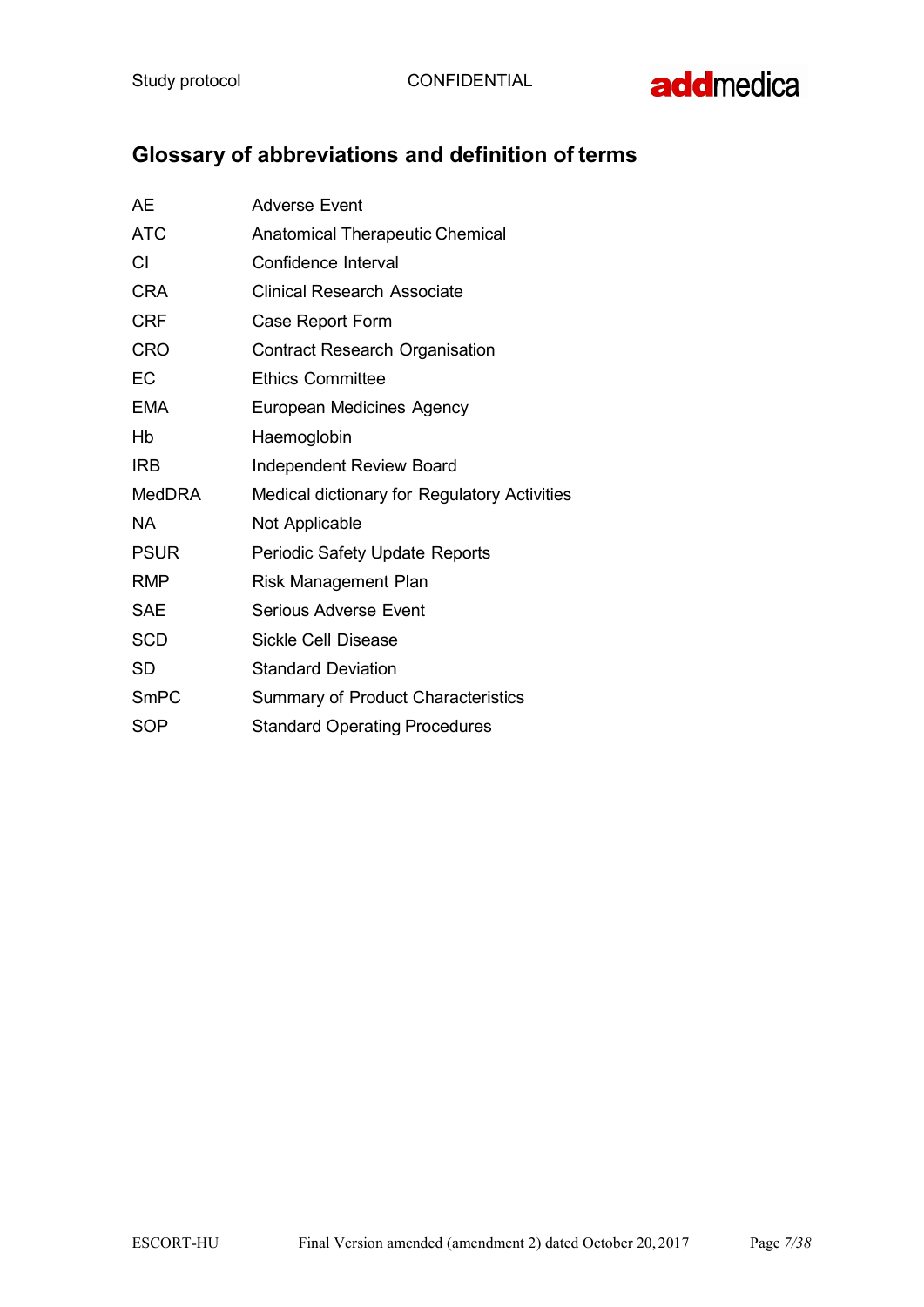

## Investigators and study administrative structure

### Sponsor

| <b>Addmedica</b>                                    | 37 rue de<br>Caumartin<br><b>F-75009 PARIS</b>                                                                               |
|-----------------------------------------------------|------------------------------------------------------------------------------------------------------------------------------|
| <b>Medical Director</b><br>Sponsor's representative | <b>Dr Corinne Duguet</b><br>Phone: +33 (0)1 72 69 01 86<br>Fax: +33 (0) 173 72 94 13<br>email: corinne.duguet @addmedica.com |

## Steering Committee

A Steering Committee will comprise medical experts involved in the cohort follow-up, the sponsor, and an independent epidemiologist. The Steering Committee will oversee the conduct and reporting of the cohort follow-up, assuring expert clinical guidance and a high standard of scientific quality, reviewing all SAEs and clinical endpoints reported by the sites (i.e., initial diagnoses, laboratory values, results of procedures) to determine the occurrence of clinical issues, and proposing any necessary protocol amendments to be submitted to health authorities.

The number of representative of each country will be linked to the prevalence of SCD in the country. Presently it is foreseen to have 4 representatives for United-Kingdom and France and 2 for Greece

The Steering Committee Charter will define the responsibilities of the

committee.

Members of the committee will be determined according to their skills, number

of patients included in their center, availabilities for meeting and interest in

participating.

## European Clinical Board Committee (ECBC)

A least one of the physicians specialised in SCD of each country in Europe is recruited to participate to the ECBC, the missions of which are the following ones:

- To animate the cohort follow-up in each country and ensure its development
- To propose and decide on development of the action to set up.

The European Clinical Board Committee charter will define the responsibilities of the committee.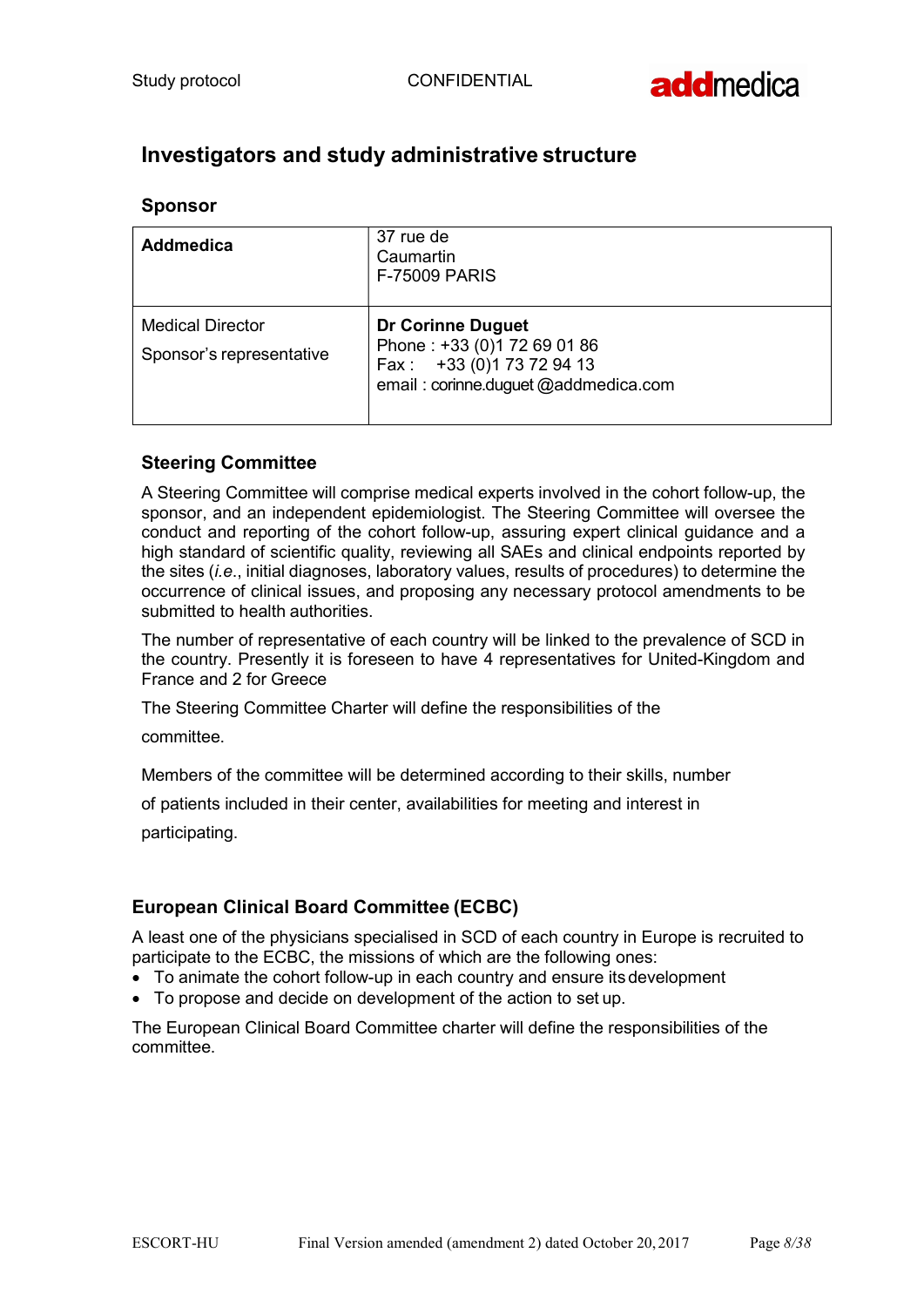## Contract research organisations

| Pharmacovigilance                                       | <b>For Drug Consulting</b>                                                                                                       |
|---------------------------------------------------------|----------------------------------------------------------------------------------------------------------------------------------|
|                                                         | 6 Rue Rouget de Lisle                                                                                                            |
|                                                         | 92240 Malakoff                                                                                                                   |
| Qualified<br>Person<br>for<br>Pharmacovigilance         | <b>Dr Corinne Duguet</b><br>Phone: +33 (0)1 72 69 01 86<br>+33 (0) 1 73 72 94 13<br>Fax:<br>email : corinne.duguet@addmedica.com |
| <b>Trial management (data</b><br>collection and on-site | Peter Holmes Clinical (November 2007 to September<br>2014)                                                                       |
| quality control)                                        | 65 rue Paul Eluard                                                                                                               |
|                                                         | 93200 Saint Denis                                                                                                                |
|                                                         | <b>FRANCE</b>                                                                                                                    |
|                                                         | Keyrus Biopharma (since March 2015)                                                                                              |
|                                                         | 18/20 rue Clement Bayard                                                                                                         |
|                                                         | 92300 Levallois-Perret                                                                                                           |
|                                                         | <b>FRANCE</b>                                                                                                                    |
|                                                         | <b>Outsourced CRAs</b>                                                                                                           |
|                                                         | <b>Caroline Dumas</b>                                                                                                            |
|                                                         | Reseaulution society                                                                                                             |
|                                                         | 34 bis rue Parmentier                                                                                                            |
|                                                         | 92800 Puteaux                                                                                                                    |
|                                                         | <b>FRANCE</b>                                                                                                                    |
|                                                         | Hervé Perrier (Freelance CRA)                                                                                                    |
|                                                         | Sophie Armand (Freelance CRA)                                                                                                    |

| Database host | <b>Arone</b>                |
|---------------|-----------------------------|
|               | 4. rue Leroux               |
|               | 94100 SAINT-MAUR DES FOSSES |
|               | <b>FRANCE</b>               |
|               |                             |

| <b>Statistics</b> | <b>Inferential</b>      |
|-------------------|-------------------------|
|                   | 35, rue Godot de Mauroy |
|                   | 75009 Paris             |
|                   | <b>FRANCE</b>           |
|                   |                         |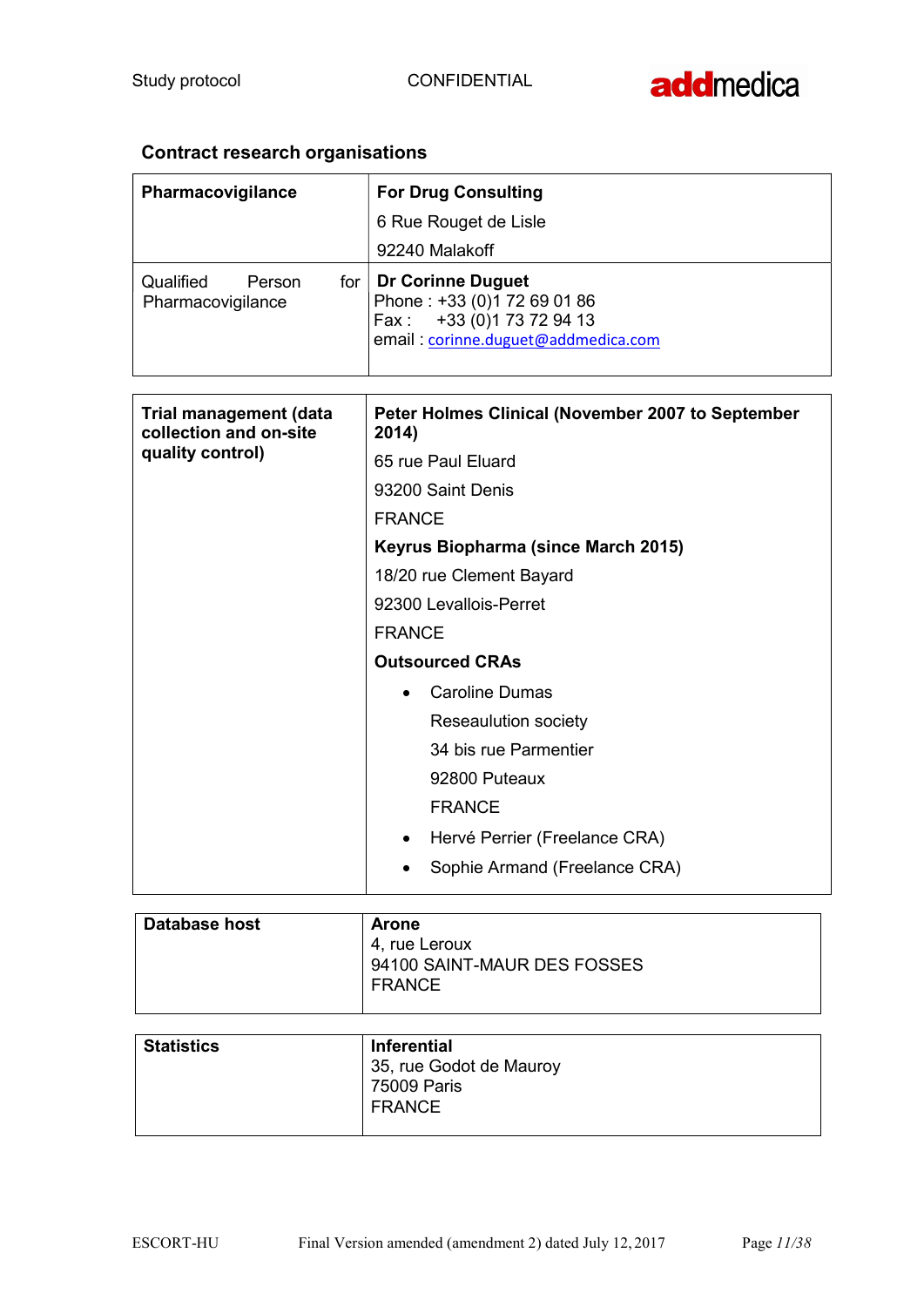## Table of contents

| PROTOCOL SYNOPSIS                                                                                                                                                                                                                                                                                                           | $\overline{2}$                                     |
|-----------------------------------------------------------------------------------------------------------------------------------------------------------------------------------------------------------------------------------------------------------------------------------------------------------------------------|----------------------------------------------------|
| <b>GLOSSARY OF ABBREVIATIONS AND DEFINITION OF TERMS</b>                                                                                                                                                                                                                                                                    | 7                                                  |
| INVESTIGATORS AND STUDY ADMINISTRATIVE STRUCTURE<br>Sponsor<br><b>Steering Committee</b><br>European Clinical Board Committee (ECBC)<br>Contract research organisations                                                                                                                                                     | 8<br>8<br>8<br>9<br>10                             |
| <b>TABLE OF CONTENTS</b>                                                                                                                                                                                                                                                                                                    | 11                                                 |
| <b>INTRODUCTION AND STUDY RATIONALE</b><br>1                                                                                                                                                                                                                                                                                | 13                                                 |
| <b>OBJECTIVES</b><br>$\overline{2}$                                                                                                                                                                                                                                                                                         | 15                                                 |
| <b>INVESTIGATIONAL PLAN</b><br>3                                                                                                                                                                                                                                                                                            | 16                                                 |
| <b>COHORT POPULATION</b><br>4<br>Number and type of patients<br>4.1<br>Recruitment criteria<br>4.2<br>4.3<br>Patients identification                                                                                                                                                                                        | 17<br>17<br>17<br>17                               |
| 5<br><b>TREATMENT</b>                                                                                                                                                                                                                                                                                                       | 18                                                 |
| <b>EVALUATION CRITERIA</b><br>6<br>6.1<br>Safety parameters<br>Parameters assessing Siklos <sup>®</sup> effects<br>6.2                                                                                                                                                                                                      | 19<br>19<br>19                                     |
| ADVERSE EVENT REPORTING<br>7<br><b>Definitions</b><br>7.1<br>7.1.1<br><b>Adverse Event</b><br>7.1.2<br><b>Serious Adverse Events</b><br>7.1.3<br><b>Adverse Reaction</b><br>7.1.4<br><b>Unexpected Adverse Reaction</b><br>7.1.5<br><b>Abnormal Test Findings</b><br>7.1.6<br>Hospitalisation<br>7.1.7<br>Exposure In Utero | 20<br>20<br>20<br>20<br>21<br>21<br>21<br>21<br>22 |
| 7.2<br><b>Reporting Adverse Events</b><br>7.2.1<br><b>Reporting Period</b><br>7.2.2<br><b>Severity Assessment</b><br>7.2.3<br><b>Causality Assessment</b><br>7.2.4<br><b>Serious Adverse Event Reporting Requirements</b>                                                                                                   | 23<br>23<br>24<br>24<br>24                         |
| 8<br><b>DATA COLLECTION</b><br>8.1<br>Physician identification                                                                                                                                                                                                                                                              | 26<br>26                                           |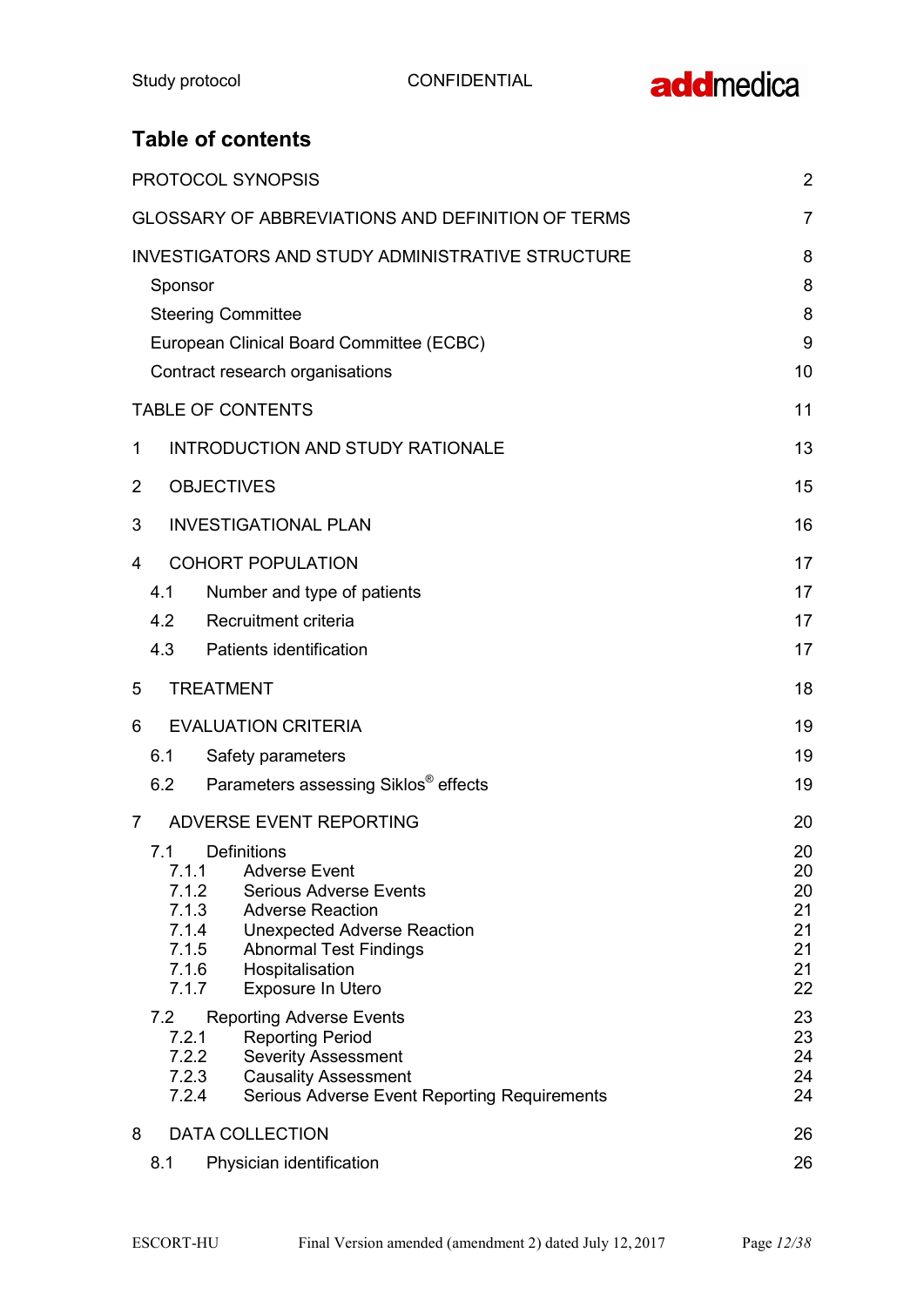

| 8.2             | Baseline data                                          | 26 |
|-----------------|--------------------------------------------------------|----|
| 8.3             | Follow up form                                         | 27 |
| 8.4             | Withdrawal form                                        | 28 |
| 8.5             | Pregnancy form                                         | 28 |
| 8.6             | <b>Collection of AEs and SAEs</b>                      | 29 |
| 8.7             | Data protection                                        | 29 |
| 9               | RECRUITMENT AND FOLLOW-UP                              | 30 |
| 9.1             | Recruitment of physicians specialised in SCD           | 30 |
| 9.2             | Recruitment of patients and follow-up                  | 30 |
| 9.3             | Study conduction                                       | 30 |
| 9.4             | Flow chart                                             | 31 |
| 10              | <b>MONITORING</b>                                      | 32 |
| 11              | MANAGEMENT AND VALIDATION OF DATA                      | 32 |
| 12 <sub>2</sub> | <b>ANALYSIS AND REPORTS</b>                            | 33 |
| 13              | <b>COMMITTEES</b>                                      | 34 |
| 13.1            | European Clinical Board Committees (ECBC)              | 34 |
| 13.2            | <b>Steering Committee (SC)</b>                         | 34 |
| 14              | LEGAL FRAMEWORK AND PATIENT INFORMATION                | 35 |
| 14.1            | Legal framework                                        | 35 |
| 14.2            | Description of the patient information sheet           | 35 |
| 15              | <b>REFERENCES</b>                                      | 36 |
|                 | <b>APPENDICES</b>                                      | 37 |
|                 | Responsibilities of the Marketing Authorisation Holder | 37 |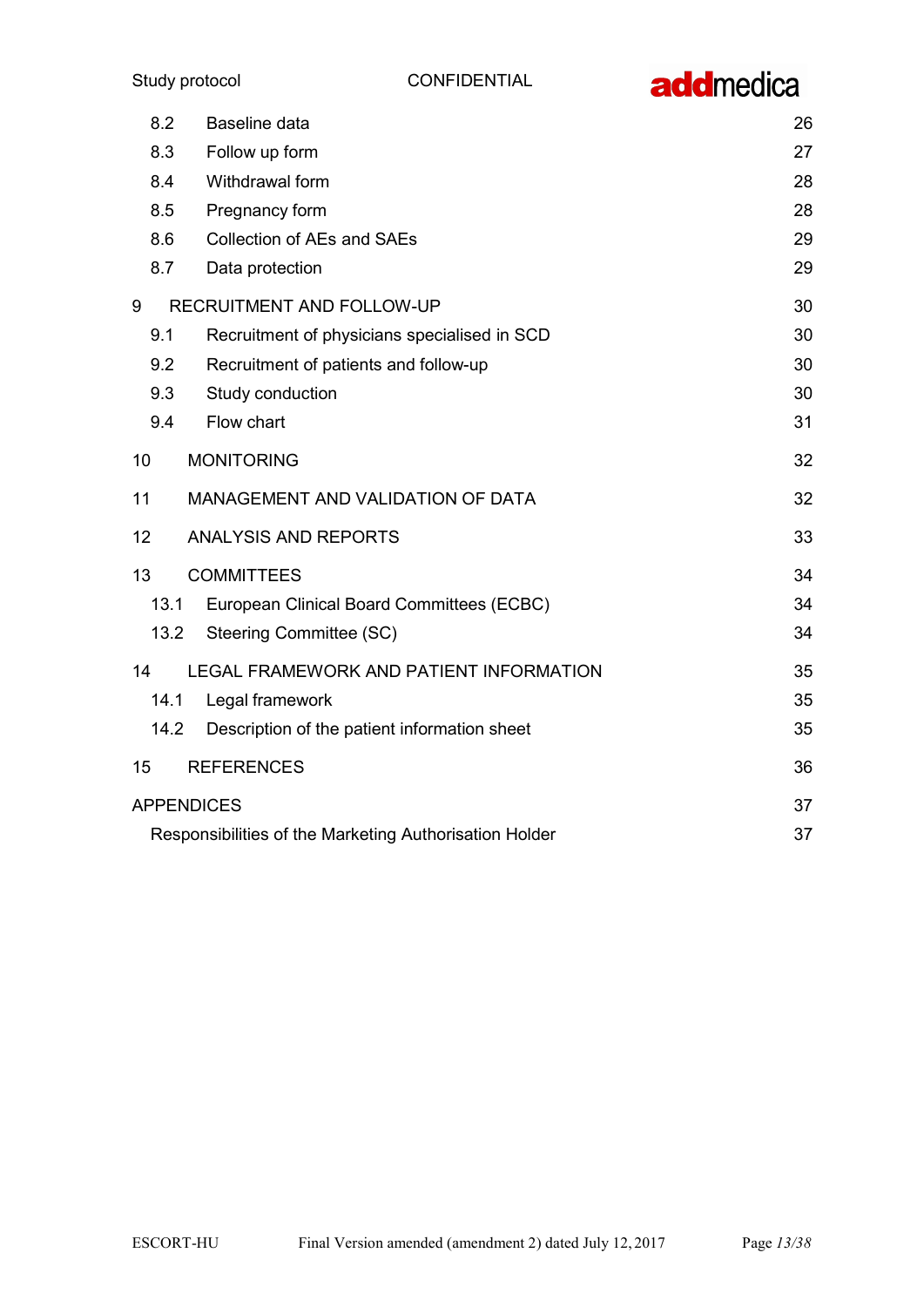

## 1 Introduction and study rationale

Sickle cell disease (SCD) is an autosomic recessive hereditary disease involving the haemoglobin S (HbS). SCD disease is present in HbS homozygote patients (HbSS). It is also present in heterozygote patients expressing HbS, HbC, (HbSC) and during β-thalassemia (HbS-β-thalassemia patients). SCD severity varies depending on the Hb expressed haplotypes (Table 1).

|  |  |  |  | Table 1: Impact of Hb type expressed on SCD severity |
|--|--|--|--|------------------------------------------------------|
|--|--|--|--|------------------------------------------------------|

| コトワし   | <b>-IbSC</b> | JACP°<br>10 U N | ートい<br>INV |
|--------|--------------|-----------------|------------|
| Severe | Moderate     | Severe          | Moderate   |

The clinical manifestations of SCD result primarily from haemolytic anaemia and effects of repeated intravascular sickling, causing vaso-occlusion and ischemic injury. Chronic organ damage in SCD is an insidious process that may affect almost every organ system and can lead to considerable morbidity and mortality at an early age. Loss of splenic function, sickle nephropathy (proteinuria and renal failure), pulmonary hypertension, and brain ischemic lesions are examples of longterm end-organ damage observed in  $SCD<sup>1,2,3,4</sup>$ . The commonest disorder of SCD is painful vaso-occlusive crisis, followed by infection and acute chest syndrome (ACS), occurring in up to 40% of patients and commoner in children. ACS is characterised by episodes of chest pain, fever, leukocytosis, and uni-or bi-lateral pulmonary infiltrates. Other manifestations of SCD include:

- Stroke (with a high frequency in children in their first decade)
- Priapism (associated with a risk of future impotence)
- Infections
- Aplastic crisis (often caused by parvovirus infection)
- Acute bone marrow infections
- Sequestration crises
- Major organ damage to the heart, lungs, kidney, eyes, and femoral heads.

Splenic sequestration predominantly occurs in children with homozygous HbS and is a life-threatening complication. Renal organ damage may lead to end- stage renal failure.

Apart in periods of acute syndrome, SCD patients are ambulatory. The main causes of hospitalisation and death in patients with SCD are severe recurrent infections and subsequent complications such as vaso-occlusive crises. Average life-expectancy is 42 years in males and 48 years in females.

Hydroxycarbamide is a cytostatic myelosuppressive drug that, in most individuals, reactivates Fœtal Haemoglobin (HbF) synthesis. It has been marketed since 1968, in several EU member states, under different trade marks (Hydrea®, Litalir®, Oncocarbide® ), for the treatment of haematological cancer and chronic myeloproliferative disorders, as polycythaemia vera and essential thrombocythaemia.

Considering SCD, hydroxycarbamide is the only product which efficacy has been studied in a relatively large placebo-controlled trial. Hydroxycarbamide appears, when used as monotherapy, to be the least toxic and most effective therapeutic option for SCD: hydroxycarbamide has been demonstrated to decrease the frequency of acute painful episodes, the incidence of acute chest syndrome, the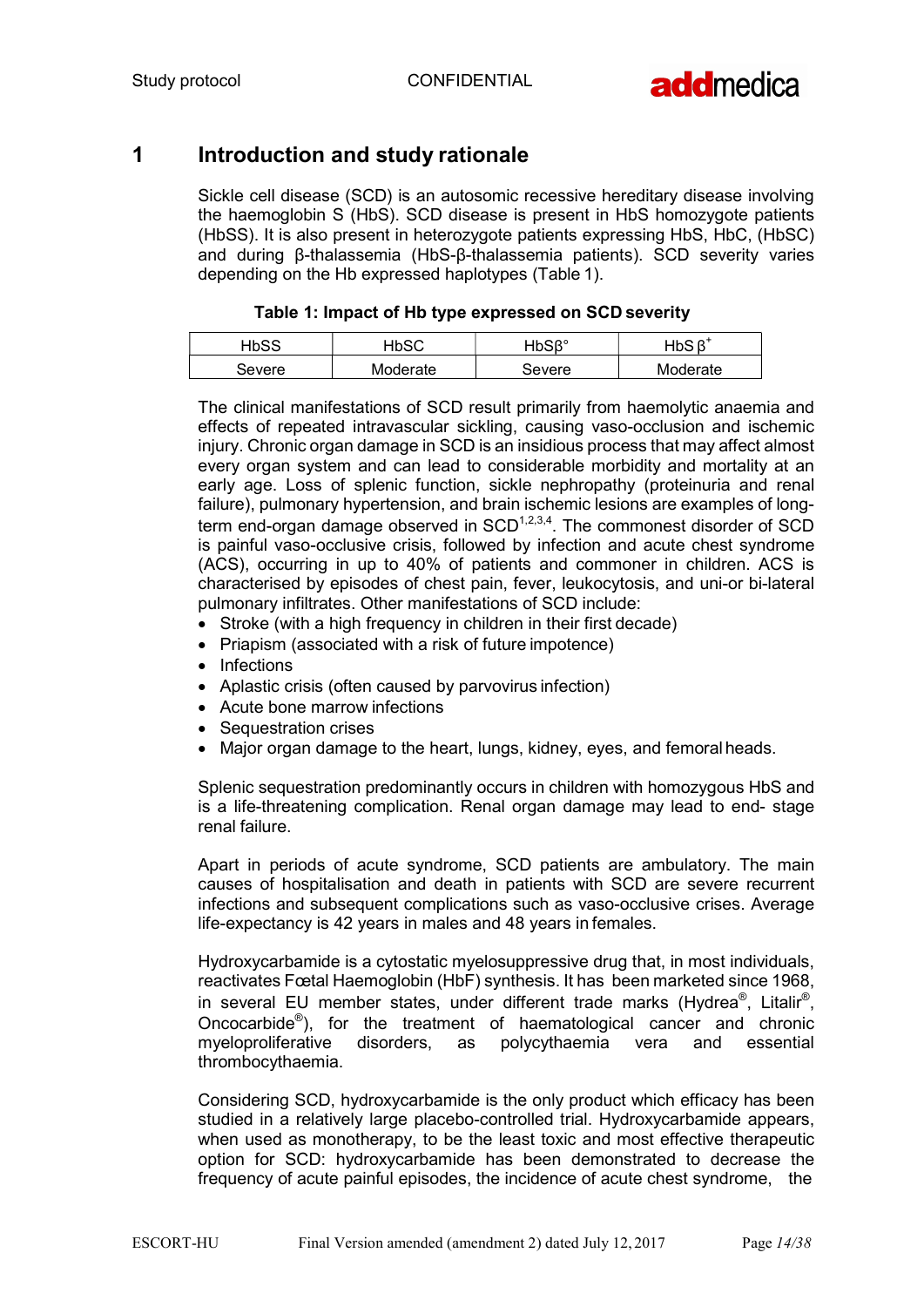

blood transfusion requirement and morbidity and mortality<sup>5,6</sup>. However, hydroxycarbamide therapy is not effective in all patients. Children are usually good responders, but it is estimated that 10 to 25% of adult patients are refractory to this therapy due to hypoplastic bone marrow, genetic factors, or variations in drug metabolism. Furthermore, significant variation of HbF production is observed in good responder patients $^{7,8}.$ 

In summary, SCD is one of the most common inherited diseases worldwide. It is associated with lifelong morbidity and a reduced life expectancy, and any evaluation of the safety profile of treatments for SCS must take into account the significant morbidity and mortality associated with the disease, independent of treatment.

It is estimated that between 400 and 500 patients are chronically treated by Hydrea<sup>®</sup> in France. This represents a significant part of the severe SCD patients.

Although the role of hydroxycarbamide in the prevention of painful crises and in the decrease of mortality and morbidity in SCD patients is well-established  $5,9,10$ . longterm safety data with hydroxycarbamide in this indication is limited, particularly in certain sub-populations :

- Young patients
- Patients with hepatic or renal impairment
- During pregnancy or lactation
- Elderly patients.

The assessment of the leukemogenic potential of hydroxycarbamide is confounded by such observations being previously made in patients with underlying myeloproliferative diseases (e.g., Essential Thrombocytemia and Polycytemia Vera).

Other concerns should be investigated:

- Concomitant use of hydroxycarbamide and HIV drugs
- Concomitant use of hydroxycarbamide with myelopsuppressive agents and radiation therapy.
- Concomitant use of live vaccines.

Siklos® is an orphan product. It is the only hydroxycarbamide authorised in SCD treatment. It is indicated for the prevention of recurrent painful vaso-occlusive crises including acute chest syndrome in both children and adult patients. Unanswered questions remain about its long-term safety especially in young patients who might be exposed for decades.

In order to answer all these questions, the European Medicine Agency (EMA) requested for a European cohort study to be performed. The present study will be performed to respond to this EMA demand. It aims to explore and collect information about the effects of Siklos® and its long-term safety in SCD patients.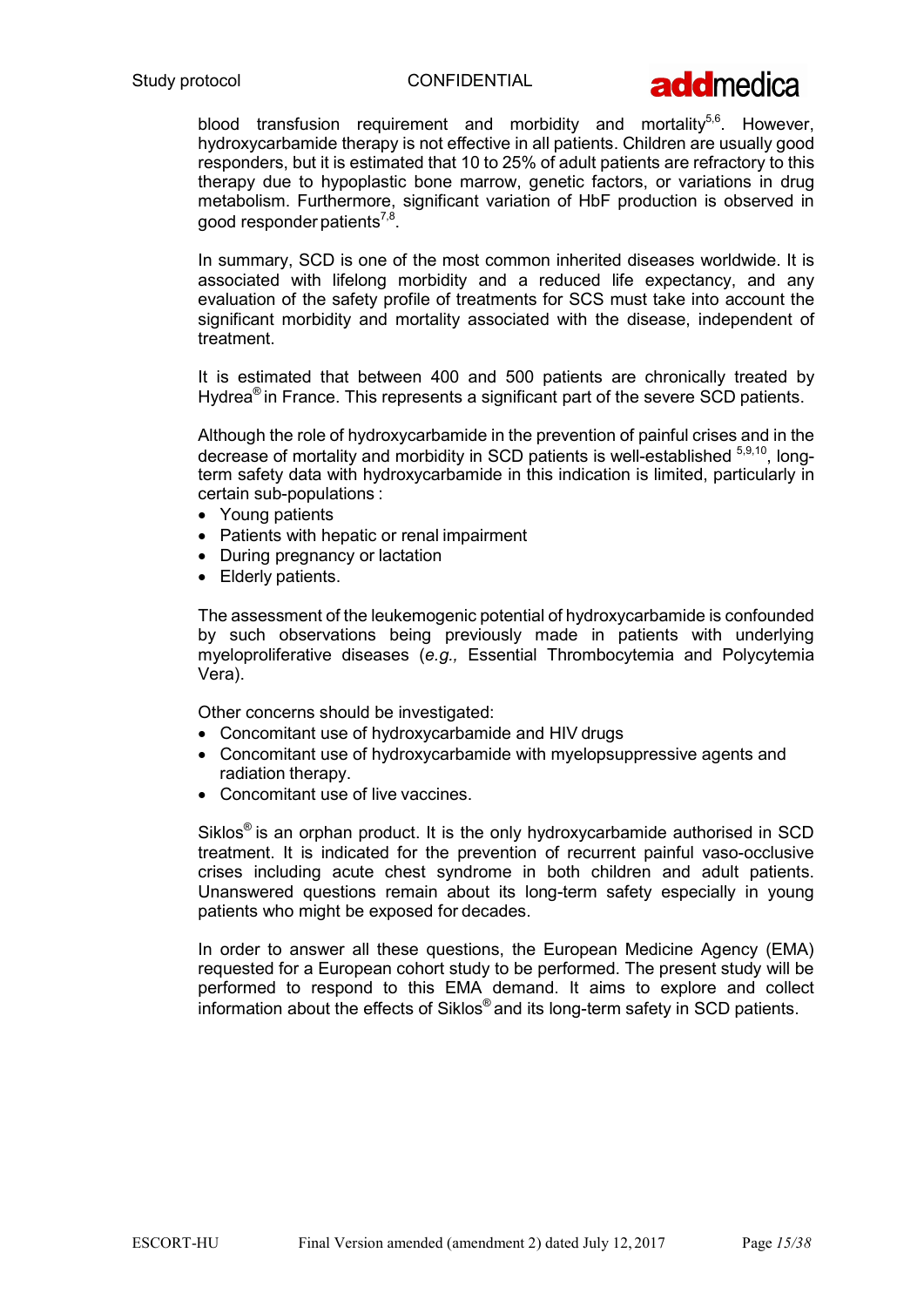

## 2 Objectives

This study is driven by the Risk Management Plan required by EMA.

The objective of this cohort study is to collect information about long-term safety of Siklos® (hydroxycarbamide) when used in current practice for the prevention or treatment of symptomatic complications in patients with Sickle Cell Disease, assessed on the frequency of :

- Myelosuppression (requiring permanent or temporary discontinuation of therapy) secondary to hydroxycarbamide-induced myelotoxicity
- Malignancies, skin ulceration and impaired postnatal development (growth)
- Amenorrhea, fertility impairment.

Particular attention will be given to special populations or circumstances:

- Young patients (children and adolescents until end of puberty)
- Elderly patients
- Patients with underlying SCD-related hepatic or renal impairment
- Pregnancy and its outcome, particularly for congenital malformations
- Concomitant use of hydroxycarbamide and specific therapies :
	- HIV drugs ; especially Nucleoside Analogue Reverse Transcriptase Inhibitors (NRTI)
	- $-$  other myelosuppressive agents
	- $-$  radiation therapy
	- $-$  live vaccines

Other points of concern are:

- Overall mortality and survival time
- Occurrence of SCD events, in particular :
	- $-$  painful crises
	- $-$  infectionsacute chest syndrome
	- stroke
	- acute splenic sequestration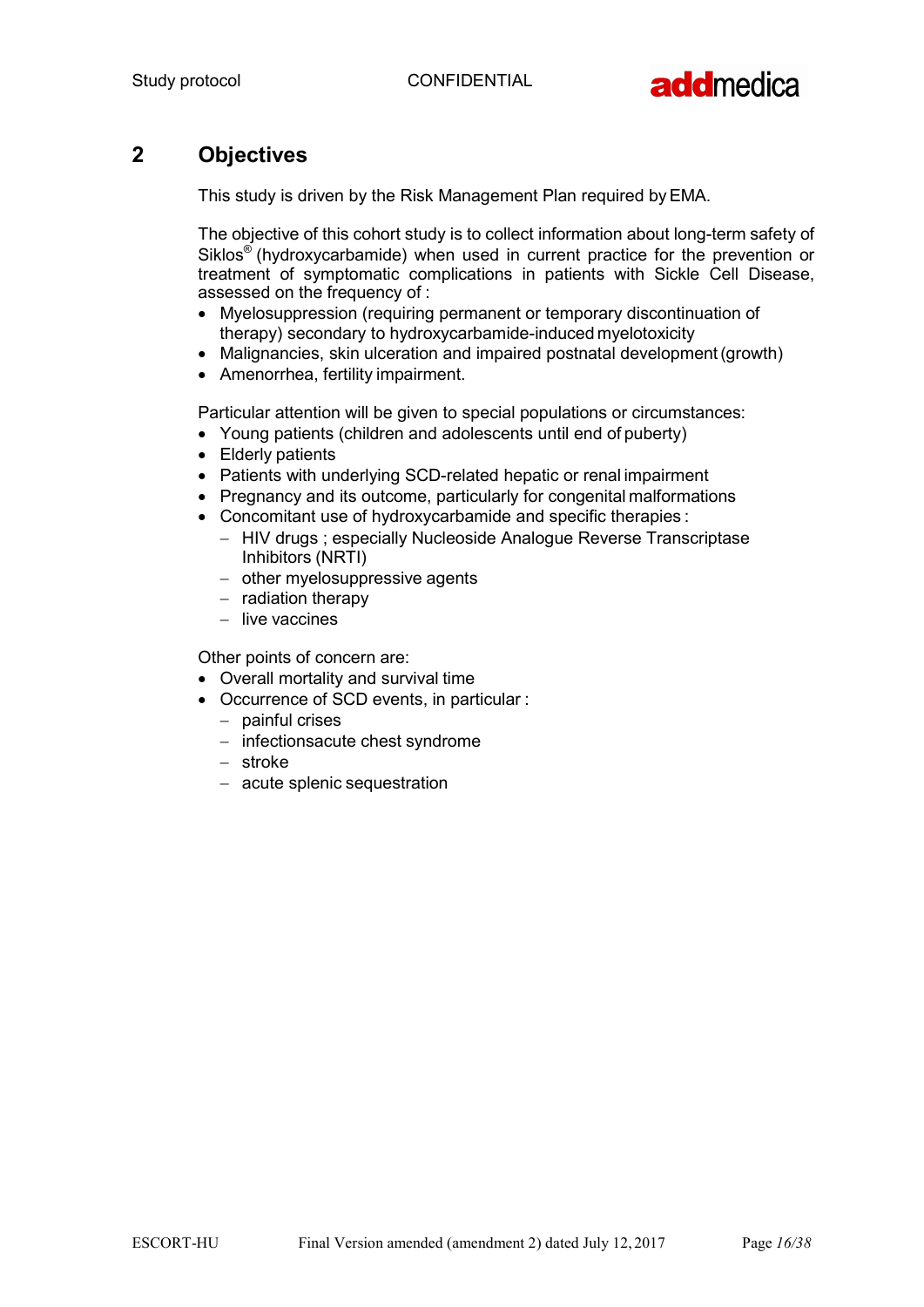

## 3 Investigational plan

This is a multicentre, prospective, non-interventional cohort study in patients with SCD treated with Siklos® and followed-up for up to ten years. Patients will be initially recruited in France, United-Kingdom and Greece. The other European countries will be encouraged to participate as soon as Siklos® becomes available.

All patients prescribed Siklos® within 8 years of its commercialisation until reaching at least 2000 patients will be enrolled in this cohort.

The follow-up of these patients will be strictly observational and will fit within their usual clinical monitoring without any controlled treatment, specific exam or modification of their follow-up, in compliance with the SPC of this orphan product.

Patients will be evaluated at inclusion, then every 1 to 4 months, according to normal monitoring of the disease and to the recommendations of Siklos® specification for use. A minimum of a yearly follow-up will be requested.

Patients will be informed by their initiating physician about the study and enrolled in case they agree to participate. Solely physicians experienced in the care of SCD (reference centres) are legitimated to initiate a Siklos® treatment; follow-up is authorised by both initiating and treating physicians. Patients will give their agreement for the retrospective collection of their data since Siklos initiation. This is justified by the fact that the initiation period is a sensitive period for potential adverse events.

A Steering Committee, formed by medical experts from all the countries involved in the cohort, sponsor representatives and an independent epidemiologist, will oversee the conduct and reporting of the cohort, to assure expert clinical guidance and a high standard of scientific quality.

A Clinical Board committee, formed by at least one physician expert in SCD management in each participating country, will animate the cohort follow-up in each country and ensure its development, and will propose actions to the Steering **Committee** 

CROs are appointed by the sponsor to ensure the study management: enrolment of participating physicians, study monitoring, data collection through electronic forms (e-CRF), data management, statistics and reporting to the Steering Committee.

Analyses of data collected will be conducted at least twice a year, to fit with the Risk Management Plan and Periodic Safety Update Reports.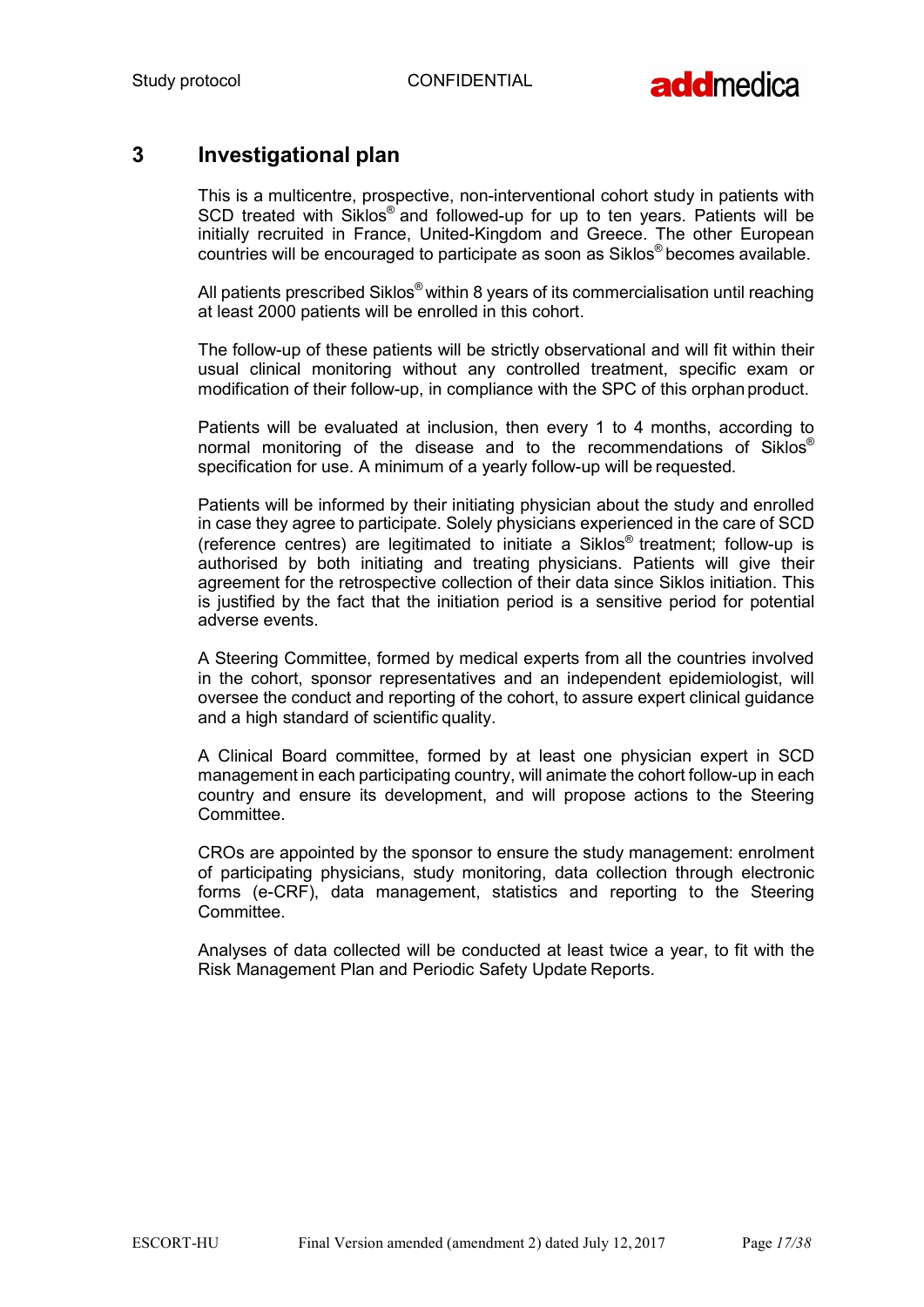

## 4 Cohort Population

The cohort is composed of patients suffering from symptomatic SCD and entitled to a treatment with Siklos $^\circledR$ .

## 4.1 Number and type of patients

Around 2000 patients treated with Siklos $^\circ$ .

The number of subjects is determined taking into account 20% of severe SCD on an overall 24 000 estimated number of subjects with the disease in Europe, and approximately 50% of these on Siklos $^\circ$ .

### 4.2 Recruitment criteria

Patients will be enrolled in the study cohort if they satisfy the following criteria

- Male or female ambulatory patients
- Aged 2 years and more
- With symptomatic sickle cell syndrome
- Treated with Siklos<sup>®</sup>
- Having been informed of the study by the initiating physician and consenting to participate to the cohort (for children, the persons having parental authority must be informed and give a participation consent)

#### 4.3 Patients identification

A unique identifying number will be generated automatically based on the position of the subject in the cohort, on four digits with a one digit key-control added to the four digits number.

Additional information is collected for the physician convenience:

• Patient's date of birth.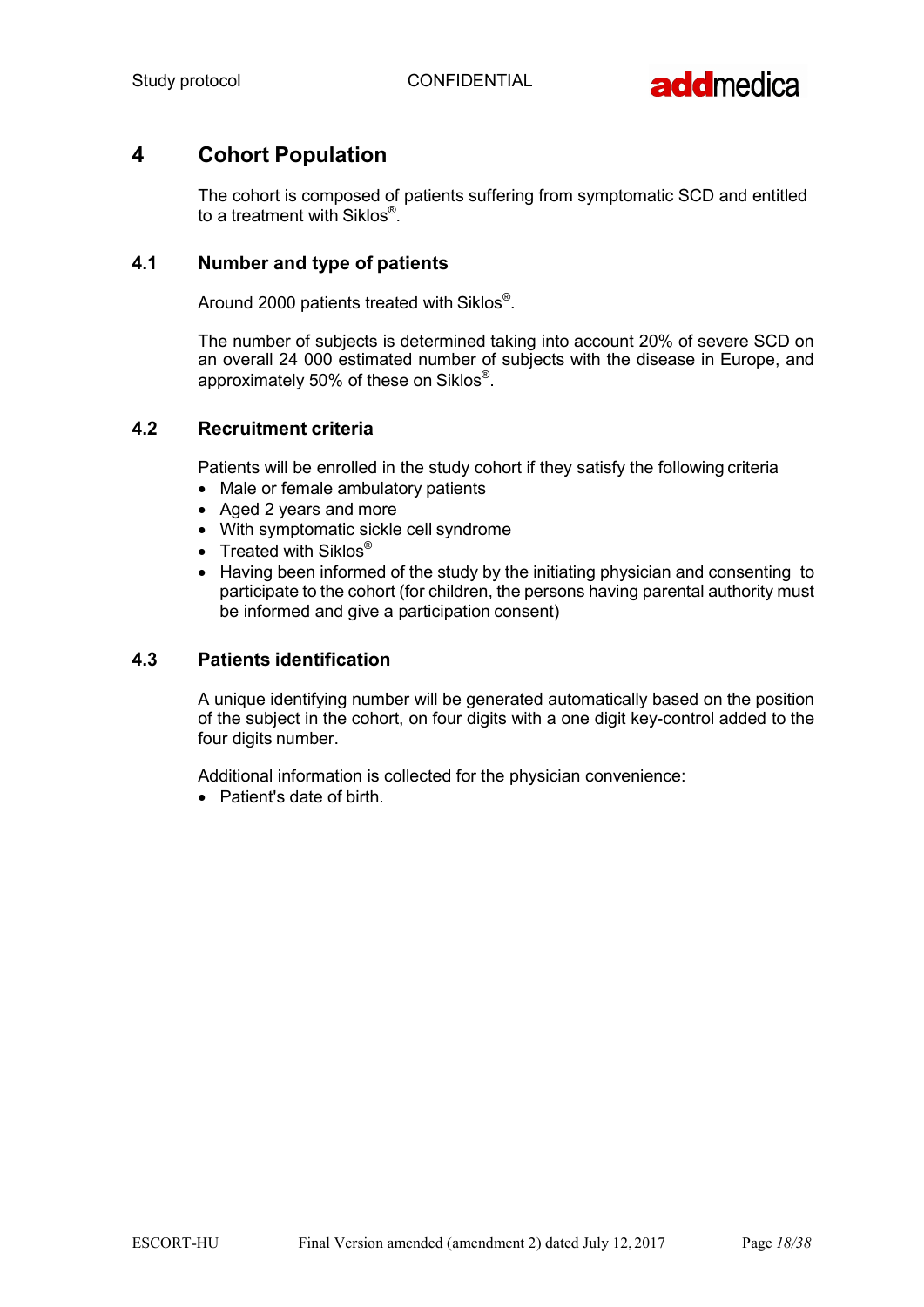

## 5 Treatment

The dosage should be based on the patient's body weight.

The starting dose of Siklos<sup>®</sup> is 15 mg/kg/day and the usual dose is between 15 and 30 mg/kg/day. Under exceptional circumstances a maximum dose of 35 mg/kg/day might be justified under close haematological monitoring.

Duration: As long as the patient responds to therapy either clinically or haematologically (e.g., increase of Haemoglobin F (HbF), Mean Corpuscular Volume (MCV), neutrophile count) the dose of Siklos® should be maintained.

In case of non-response (re-occurrence of complications or no decrease in complication rate) the daily dose may be increased by steps of 5 mg/kg/day.

In the event a patient does still not respond when treated with the maximum dose of hydroxycarbamide (35 mg/kg/day) over three to six months, permanent discontinuation of Siklos® should be considered.

The initial prescription of Siklos® must be done by a physician experienced in SCD management (initiating physician), normally a hospital physician. Renewing of prescription can be done by the treating physician, providing an annual renewal of prescription is done by the initiating physician.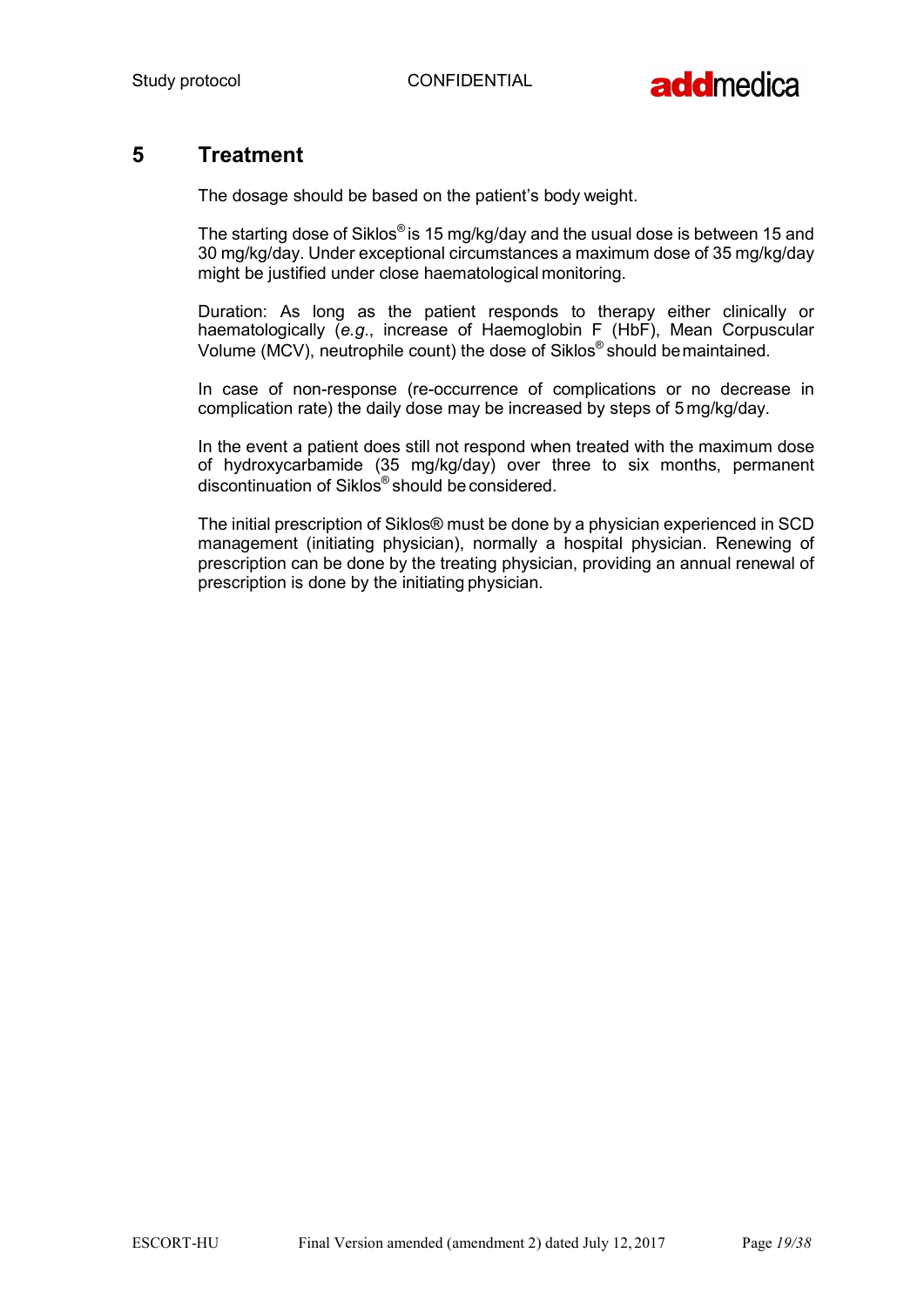

## 6 Evaluation Criteria

## 6.1 Safety parameters

The primary safety parameters will be :

- Frequency of malignancies
- Frequency of skin ulceration (broken out by severity)
- Frequency of myelosuppression requiring temporary or permanent discontinuation of Siklos® .

The secondary safety parameters will be :

- Effects of Siklos<sup>®</sup> on growth development. Specific examinations (scintigraphy, radiographies, …) should be done if the difference with normal growth is greater than 2 standard deviations
- Outcome of pregnancies: rates of miscarriage, stillbirths, APGAR score at birth, congenital malformations.
- Frequency of serious adverse events.
- Any occurrence of unforeseen safety patterns.

Special attention will be given to specific populations or conditions, e.g.: elderly patients, patients with renal and hepatic impairment, HIV patients, patients receiving live vaccine or other myelosuppressive agents or radiotherapy, …

Definitions for AEs, SAEs and pregnancies, as well as procedures to follow are presented in Section 7. It is of utmost importance that all people participating in the trial understand these definitions and procedures. It is the investigator's responsibility to ensure that this knowledge is acquired.

## 6.2 Parameters assessing Siklos® effects

The effects on Siklos® on SCD will be assessed on the following non limitative list :

- Overall mortality and survival rates
- Frequency of vaso-occlusive complications :
	- $-$  painful crises
	- acute chest syndrome
	- stroke
	- acute splenic sequestration
	- $-$  infections
- Hospitalisations due to SCD events
- Frequency of blood transfusions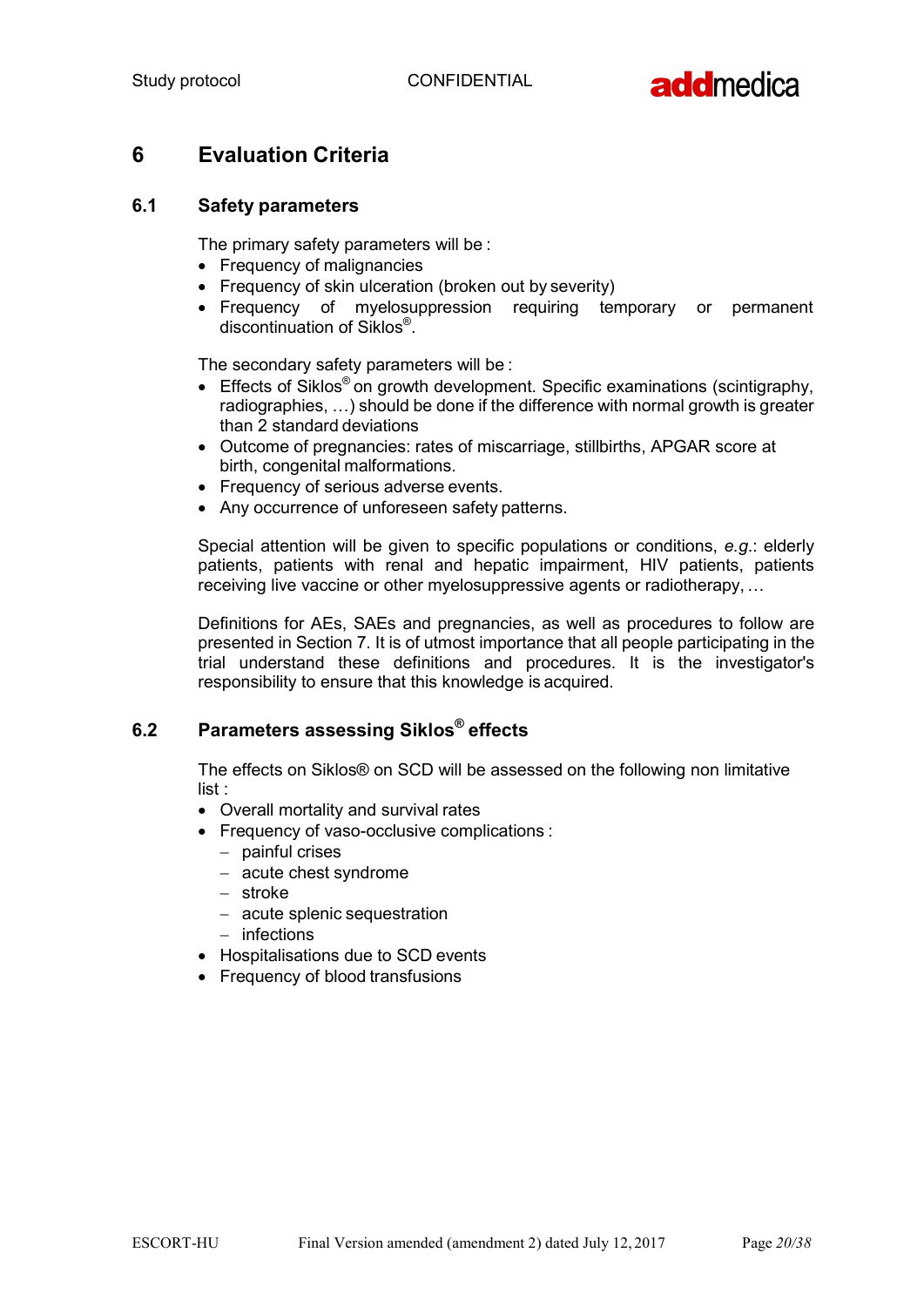

## 7 Adverse Event Reporting

## 7.1 Definitions

#### 7.1.1 Adverse Event

An adverse event is any untoward medical occurrence in a subject taking Siklos®; the event need not necessarily have a causal relationship with the treatment or usage. Examples of adverse events include but are not limited to :

- Abnormal test findings
- Clinically significant symptoms and signs
- Changes in physical examination findings
- Hypersensitivity
- Progression/worsening of underlying disease.

Additionally, they may include signs or symptoms resulting from :

- Drug overdose
- Drug withdrawal
- Drug abuse
- Drug misuse
- Drug interactions
- Drug dependency
- Exposure in utero
- Pregnancy and lactation.

## 7.1.2 Serious Adverse Events

A serious adverse event or serious adverse drug reaction is any untoward medical occurrence at any dose that :

- Results in death
- Is life-threatening (immediate risk of death)
- Requires inpatient hospitalisation or prolongation of existing hospitalisation
- Results in persistent or significant disability/incapacity
- Results in congenital anomaly/birth defect.

Medical and scientific judgement should be exercised in determining whether an event is an important medical event. An important medical event may not be immediately life-threatening and/or result in death or hospitalisation. However, if it is determined that the event may jeopardise the subject and/or may require intervention to prevent one of the other outcomes listed in the definition above, the important medical event should be reported as serious.

Examples of such events are intensive treatment in an emergency room or at home for allergic bronchospasm; blood dyscrasias or convulsions that do not result in hospitalisation; or development of drug dependency or drug abuse.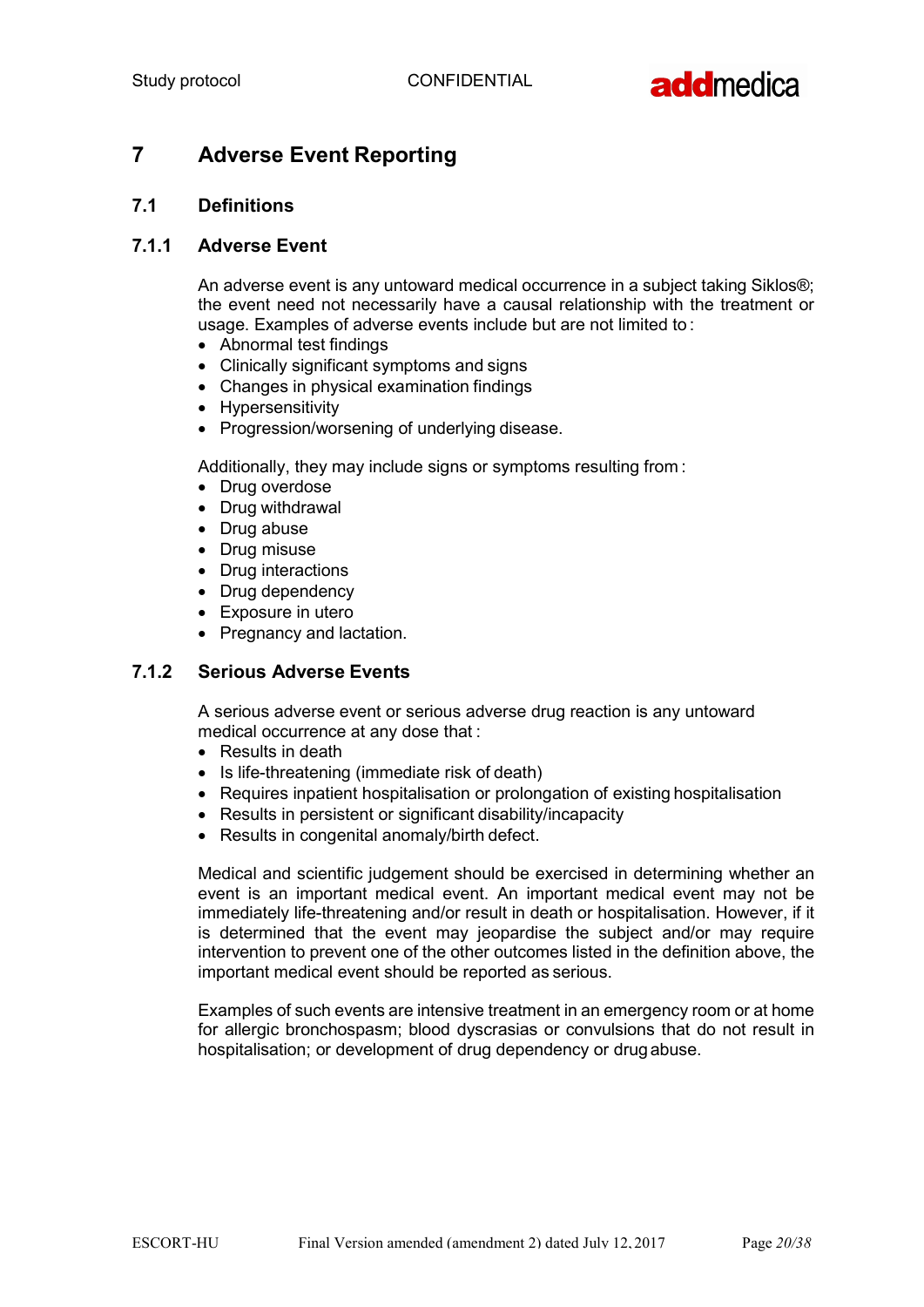

## 7.1.3 Adverse Reaction

An adverse reaction is defined as a response to a medicinal product which is noxious and unintended and which occurs at doses normally used in man for the prophylaxis, diagnosis or therapy of disease or for the restoration, correction or modification of physiological function.

Response in this context means that a causal relationship between Siklos® and an adverse event is at least a reasonable possibility. Adverse reaction also includes adverse clinical consequences associated with use of the product outside the terms of the Summary of Product Characteristics or other conditions laid down for the marketing and use of the product (including prescribed doses higher than those recommended, overdoses or abuse).

## 7.1.4 Unexpected Adverse Reaction

An unexpected adverse reaction is an adverse reaction which nature, severity or outcome is not consistent with the Summary of Product Characteristics (SmPC). This includes class-related reactions mentioned in the SmPC but not specifically described as occurring with this product.

## 7.1.5 Abnormal Test Findings

The criteria for determining whether an abnormal objective test finding should be reported as an adverse event are as follows :

- Test result is associated with accompanying symptoms, and/or
- Test result requires additional diagnostic testing or medical/surgical intervention, and/or
- Test result leads to a change in Siklos® dosing based on SmPC recommendations or discontinuation from ESCORT-HU, significant additional concomitant drug treatment, or other therapy, and/or
- Test result is considered to be an adverse event by the physician or sponsor.

Merely repeating an abnormal test, in the absence of any of the above conditions, does not constitute an adverse event. Any abnormal test result that is determined to be an error does not require reporting as an adverse event.

#### 7.1.6 Hospitalisation

Hospitalisation for worsening of a pre-existing condition (e.g., for work-up of persistent pre-treatment lab abnormality) or any event related to sickle cell disease should be considered as a serious adverse event.

Hospitalisation or prolongation of hospitalisation in the absence of a precipitating, clinical adverse event is not in itself a serious adverse event and should not be reported. Examples include :

- Admission for treatment of a preexisting condition (except sickle cell disease) not associated with the development of a new adverse event
- Social admission (e.g., subject has no place to sleep)
- Administrative admission  $(e.g., for yearly physical exam)$
- Optional admission not associated with a precipitating clinical adverse event (e.g., for elective cosmetic surgery)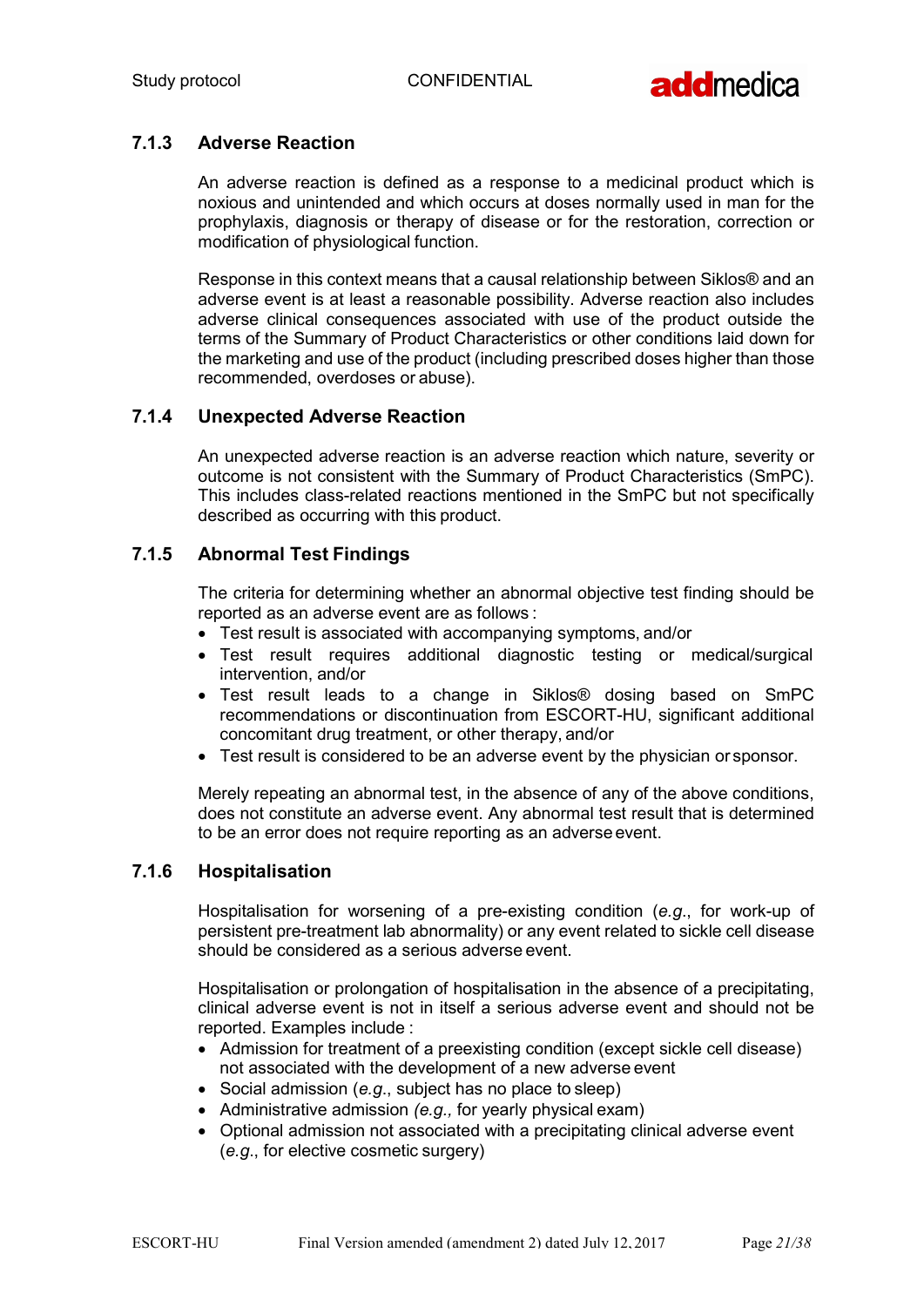

• Pre-planned treatments or surgical procedures should be noted in the baseline documentation for the entire protocol and/or for the individual subject.

Diagnostic and therapeutic non-invasive and invasive procedures, such as surgery, should not be reported as adverse events. However, the medical condition for which the procedure was performed should be reported if it meets the definition of an adverse event. For example, an acute appendicitis that begins during the adverse event reporting period should be reported as the adverse event, and the resulting appendectomy should be recorded as treatment of the adverse event.

## 7.1.7 Exposure In Utero

Amendment 1 : Despite specific recommendations regarding necessity to use contraception while taking Siklos (Summary Product Characteristics), despite specific recommendations regarding patient desire of pregnancy, indicating that Siklos has to be stopped 3 to 6 months before conception, an exposure to Siklos in-utero can occurs. According to the needs detailed in the Risk Management Plan (mod 1.8 Rev 4 page: 41 and 47) to follow specifically all pregnancies in the frame of Escort-HU, the following procedure has to be set up.

An exposure in-utero (EIU) occurs if :

- A female becomes, or is found to be, pregnant either while receiving or having been directly exposed to Siklos® (e.g., environmental exposure), or the female becomes, or is found to be, pregnant after discontinuing and/or being directly exposed to Siklos® (maternal exposure)
- A male has been exposed, either due to treatment or environmental, to Siklos® prior to or around the time of conception and/or is exposed during the partner pregnancy (paternal exposure).

If any subject or subject's partner becomes or is found to be pregnant during the subject's treatment with Siklos®, the physician must submit this information to Addmedica on an Exposure in Utero Form. In addition, the physician must submit information regarding environmental exposure to a Addmedica product in a pregnant woman (e.g,. a nurse reports that she is pregnant and has been exposed to a cytotoxic product by inhalation or spillage) using the Exposure in Utero Form. This must be done irrespective of whether an adverse event has occurred and within 24 hours of awareness of the pregnancy. The information submitted should include the anticipated date of delivery (see below for information related to induced termination of pregnancy).

Follow-up is conducted to obtain pregnancy outcome information on all Exposure in Utero reports with an unknown outcome. The physician will follow the pregnancy until completion or until pregnancy termination (*i.e.*, induced abortion) and then notify Addmedica of the outcome. The physician will provide this information as a follow up to the initial Exposure in Utero Form. The reason(s) for an induced abortion should be specified. An EIU report is not created when an ectopic pregnancy report is received since this pregnancy is not usually viable. Rather, a serious adverse event case is created with the event of ectopic pregnancy.

If the pregnancy outcome meets the criteria for immediate classification as a serious adverse event *i.e.*, spontaneous abortion (including miscarriage and missed abortion), stillbirth, neonatal death, or congenital anomaly (including that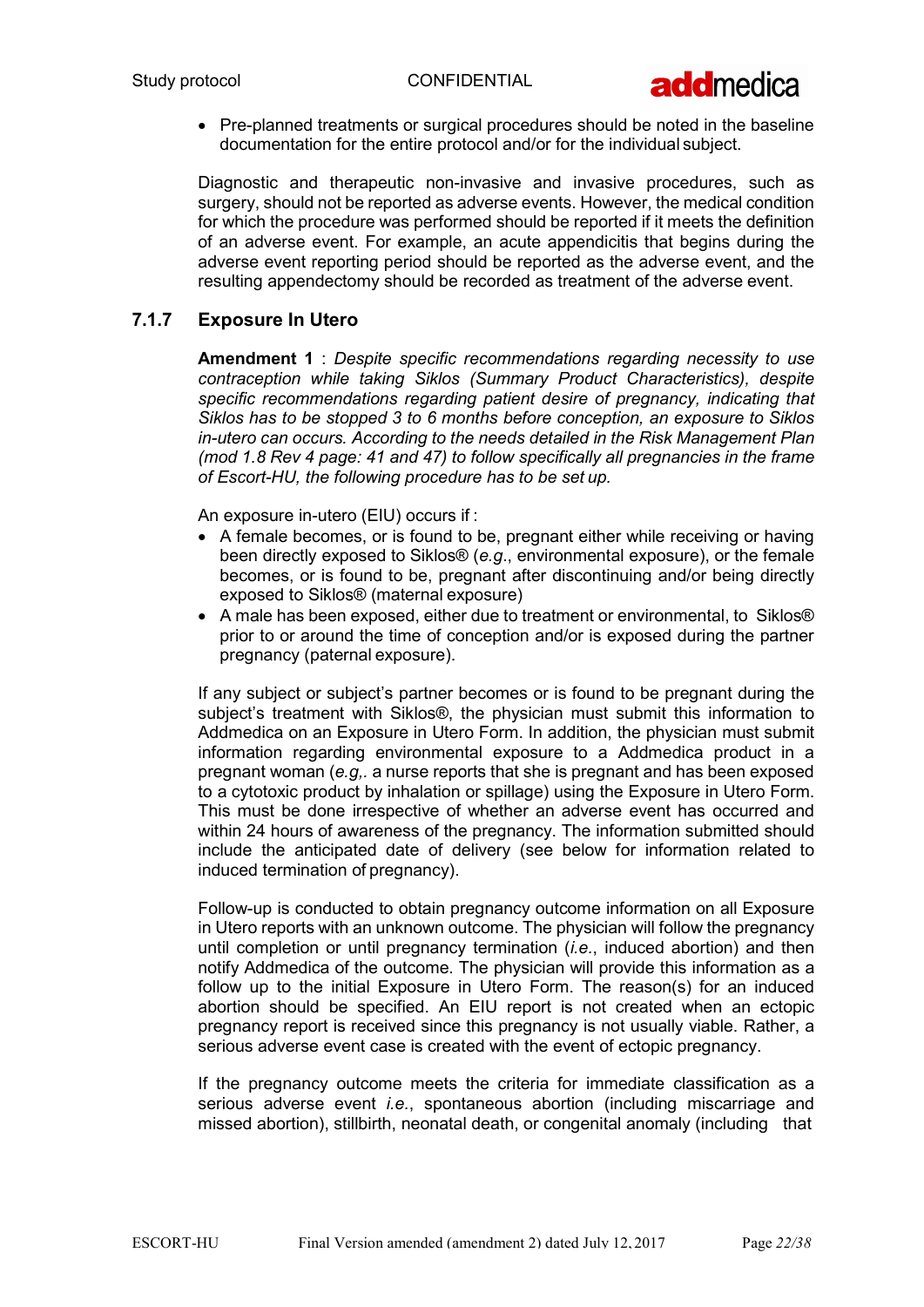

in an aborted foetus, stillbirth or neonatal death), the physician should follow the procedures for reporting serious adverse events.

In the case of a live birth, the "normality" of the newborn can be assessed at the time of birth (*i.e.*, no minimum follow-up period of a presumably normal infant is required before an Exposure in Utero Form can be completed). The "normality" of an aborted foetus can be assessed by gross visual inspection, unless pre- abortion test findings are suggestive of a congenital anomaly.

All neonatal deaths that occur within 1 month of birth should be reported, without regard to causality, as serious adverse events. In addition, any infant death after 1 month that the physician assesses as possibly related to the in utero exposure to the investigational medication should be reported.

All births (normal or not) will be followed on the long term by questioning the mother or the father (the subject having taken Siklos®) on follow-up visits. In case of adverse event which is assessed by the physician as related to mother's or father's administration, it will be managed upon post-MAA pharmacovigilance rules.

## 7.2 Reporting Adverse Events

All observed or volunteered adverse events regardless of suspected causal relationship to Siklos® will be reported as described in the following sections.

The physician is to report all directly observed adverse events and all adverse events spontaneously reported by the subject on the adverse event page(s) of the database. In addition, each subject will be questioned about adverse events.

For all adverse events not related to sickle cell disease, the physician must pursue and obtain information adequate both to determine the outcome of the adverse event and to assess whether it meets the criteria for classification as a serious adverse event requiring immediate notification to Addmedica or its designated representative. For all adverse events not related to sickle cell disease, sufficient information should be obtained by the physician to determine the causality of the adverse event. The physician is required to assess causality. For adverse events not related to sickle cell disease with a causal relationship to Siklos®, follow-up by the physician is required until the event or its sequelae resolve or stabilise at a level acceptable to the physician, and Addmedica concurs with that assessment.

Each adverse event not related to sickle cell disease is to be assessed to determine if it meets the criteria for serious adverse event. If a serious adverse event occurs, expedited reporting will follow local and international regulations, as appropriate.

## 7.2.1 Reporting Period

Serious adverse events require immediate notification to Addmedica or its designated representative, beginning from the time that the subject provides oral informed consent to participate in a cohort follow-up called ESCORT-HU, i.e.,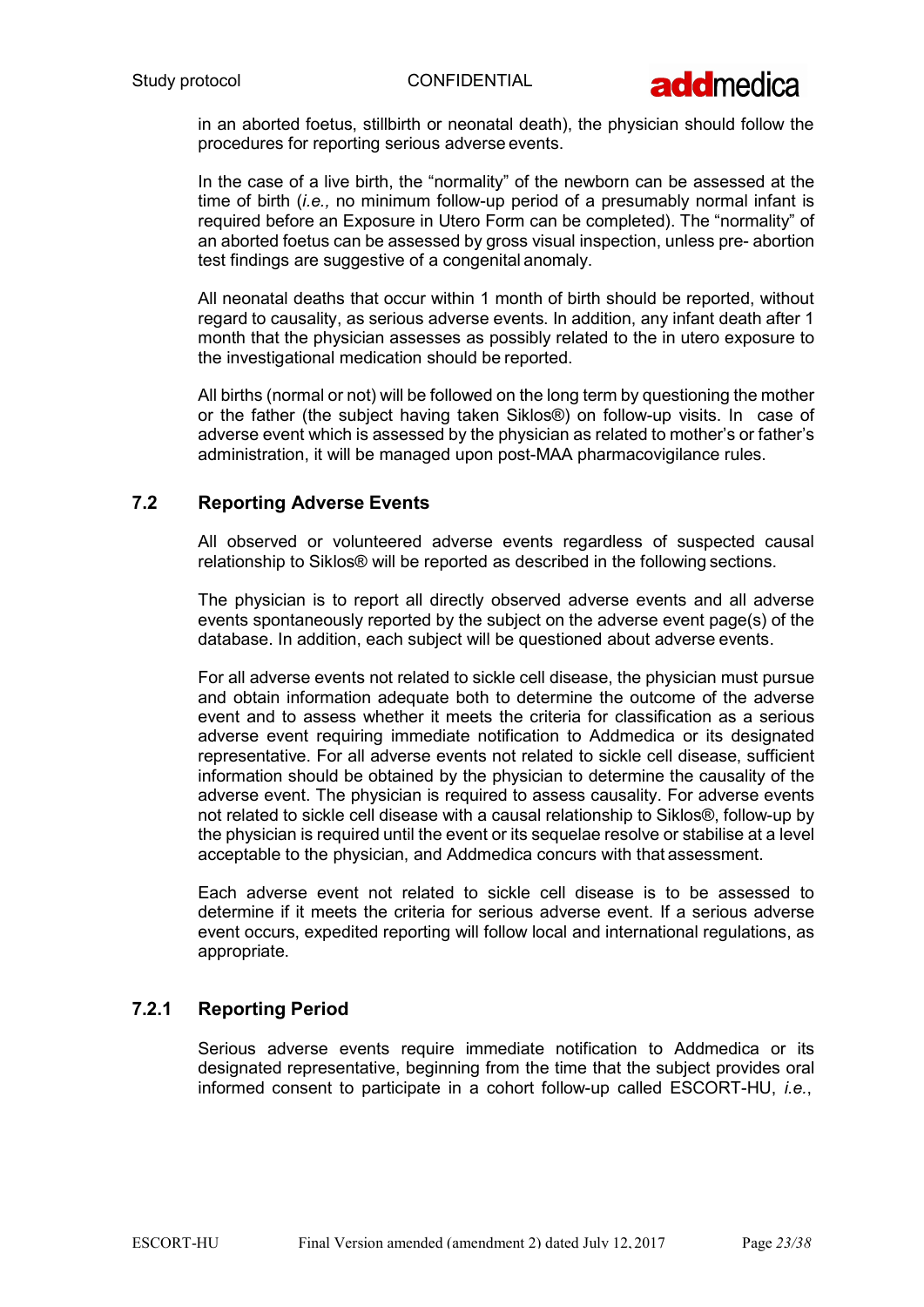

prior to receiving Siklos®, through and including 28 calendar days after the last administration of Siklos®. Any serious adverse event occurring any time after the reporting period must be promptly reported if a causal relationship to Siklos® is suspected.

Adverse events (serious and non-serious) should be recorded in the database from the time the subject has taken at least one dose of Siklos® through 28 calendar days after the last administration of Siklos®.

## 7.2.2 Severity Assessment

If required on the adverse event case report forms, the physician will use the adjectives MILD, MODERATE, or SEVERE to describe the maximum intensity of the adverse event. For purposes of consistency, these intensity grades are defined as follows :

| <b>MILD</b> | Does not interfere with subject's usual function.        |
|-------------|----------------------------------------------------------|
| MODERATE    | Interferes to some extent with subject's usual function. |
| SEVERE      | Interferes significantly with subject's usual function.  |

Note the distinction between the severity and the seriousness of an adverse event. A severe event is not necessarily a serious event. For example, a headache may be severe (interferes significantly with subject's usual function) but would not be classified as serious unless it met one of the criteria for serious adverse events, listed above.

### 7.2.3 Causality Assessment

The physician's assessment of causality must be provided for all adverse events not related to sickle cell disease (serious and non-serious). A physician's causality assessment is the determination of whether there exists a reasonable possibility that Siklos® caused or contributed to an adverse event. If the physician's final determination of causality is unknown and the physician does not know whether or not Siklos® caused the event, then the event will be handled as "related Siklos®" for reporting purposes. If the physician's causality assessment is "unknown but not related to Siklos®", this should be clearly documented on study records.

#### 7.2.4 Serious Adverse Event Reporting Requirements

If a serious adverse event occurs, Addmedica is to be notified within 24 hours of awareness of the event by the physician. In particular, if the serious adverse event is fatal or life-threatening, notification to Addmedica must be made immediately, irrespective of the extent of available adverse event information. This timeframe also applies to additional new information (follow-up) on previously forwarded serious adverse event reports as well as to the initial and follow-up reporting of Exposure in Utero cases.

In the rare event that the physician does not become aware of the occurrence of a serious adverse event immediately (e.g., if an outpatient subject initially seeks treatment elsewhere), the physician is to report the event within 24 hours after learning of it and document the time of his/her first awareness of the adverse event.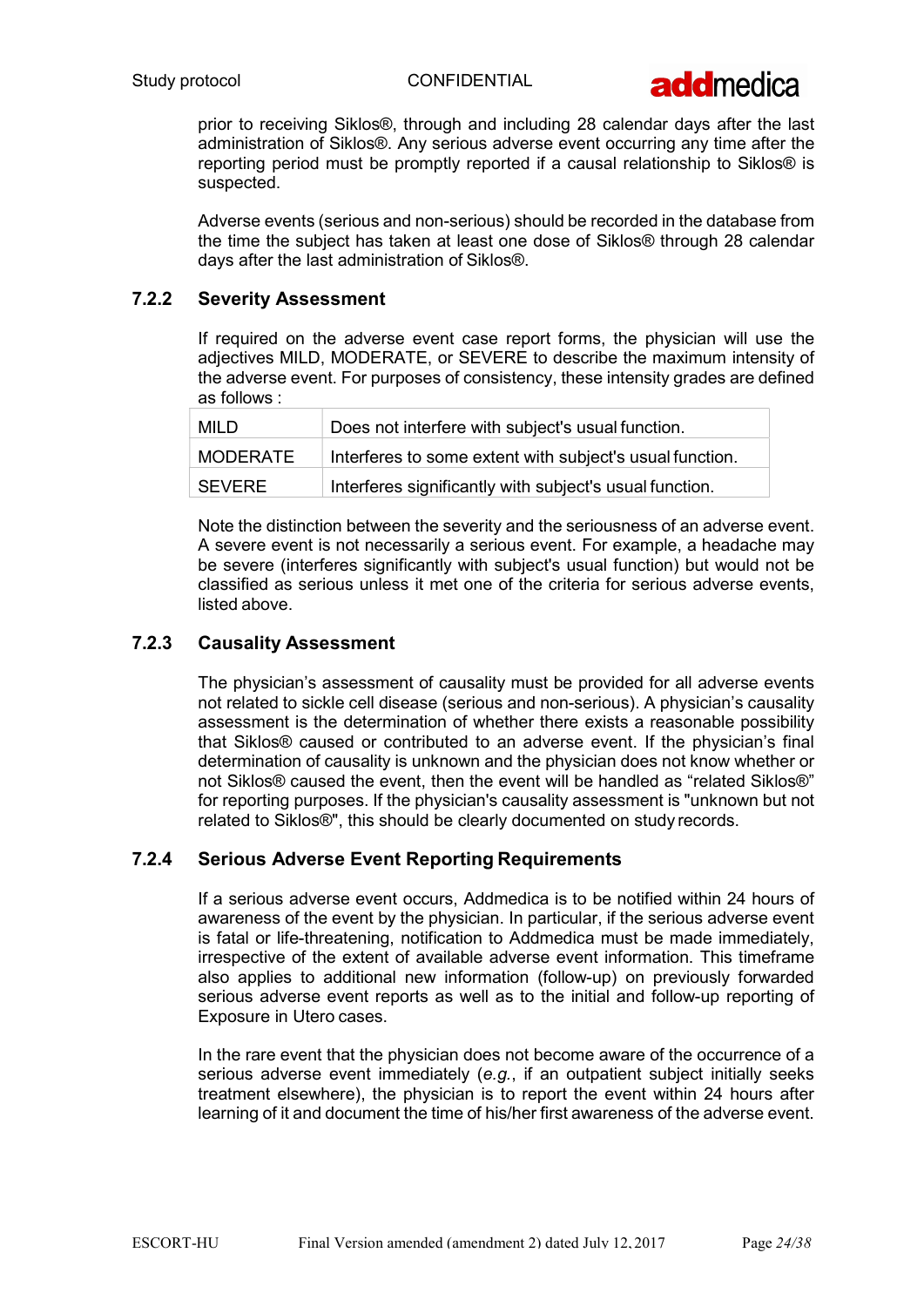

For all serious adverse events, the physician is obligated to pursue and provide information to Addmedica in accordance with the timeframes for reporting specified above. In addition, a physician may be requested by Addmedica to obtain specific additional follow-up information in an expedited fashion. This information may be more detailed than that captured on the adverse event case report form. In general, this will include a description of the adverse event in sufficient detail to allow for a complete medical assessment of the case and independent determination of possible causality. Information on other possible causes of the event, such as concomitant medications and illnesses must be provided. In the case of a subject death, a summary of available autopsy findings must be submitted as soon as possible to Addmedica or its designated representative.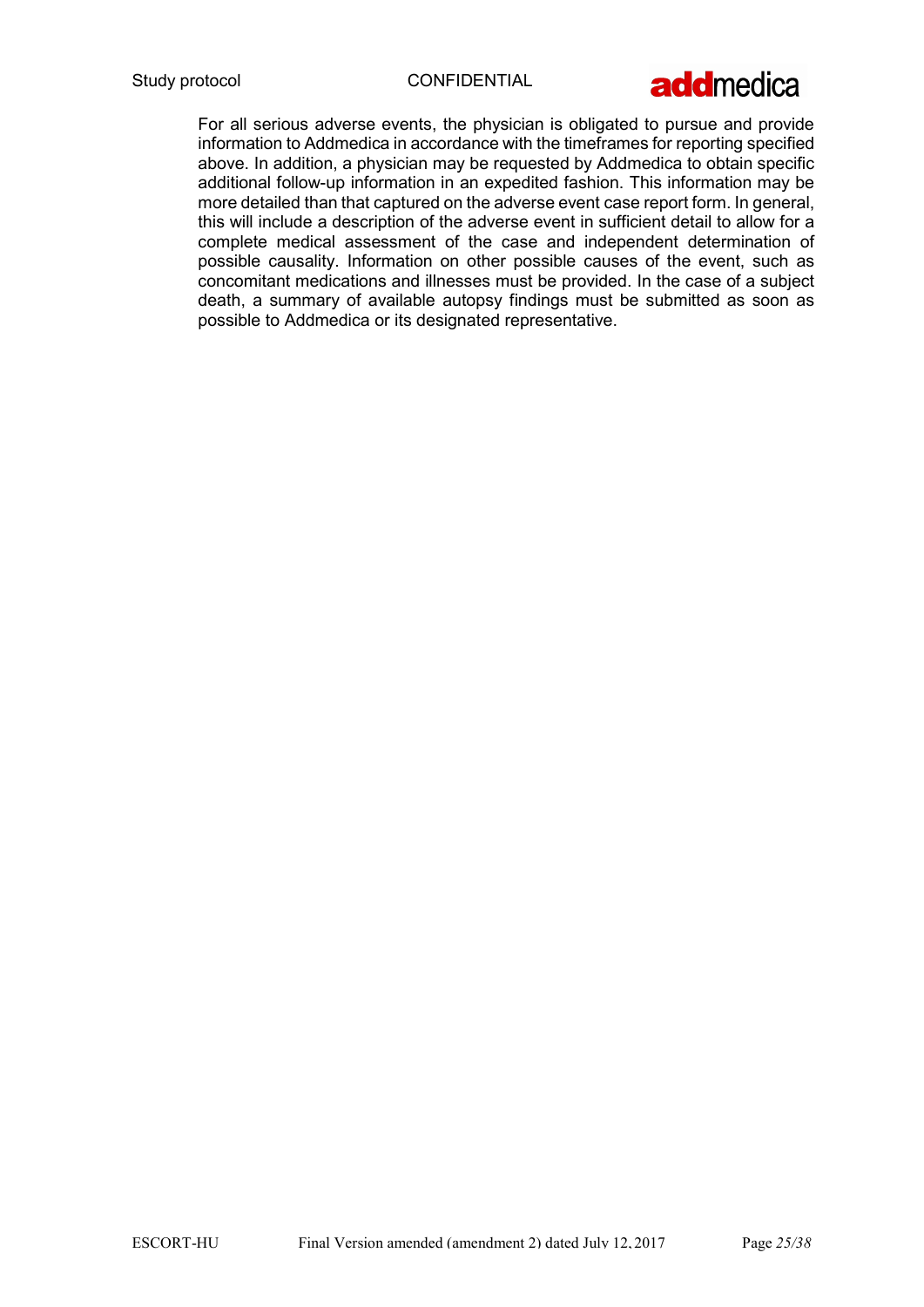

## 8 Data collection

Data will be collected electronically in a database created and monitored by CROs.

During this study, patients can be followed-up by both the initiating and the treating physicians. Only the former is allowed to initiate Siklos® treatment and by the same way to enroll new patients in the study. Familial physician is allowed to access to data recorded by initiating physician and to record new data collected during the patient follow up visits.

## 8.1 Physician identification

Physicians (treating physicians or specialised physicians initiating Siklos® treatment) will be identified using the following informations :

- Username
- First name
- Last name
- Hospital Centre
	- Address
	- City
	- ZIP/Postal code
	- Country
- Phone
- E-Mail
- Title
- National physician number
- Speciality
- Current functions

## 8.2 Baseline data

Demographic characteristics : date of birth, gender, height, weight.

School, occupation.

History of SCD :

- Type of expressed Hb: HbSS, HbSC, HbSβ° or HbS β+. This data is assessed routinely in SCD and is necessary to determine its severity
- Whether the diagnosis was made as neonatal screening
- Date (or year) of first appearance of SCD symptoms
- Date (or year) of SCD diagnosis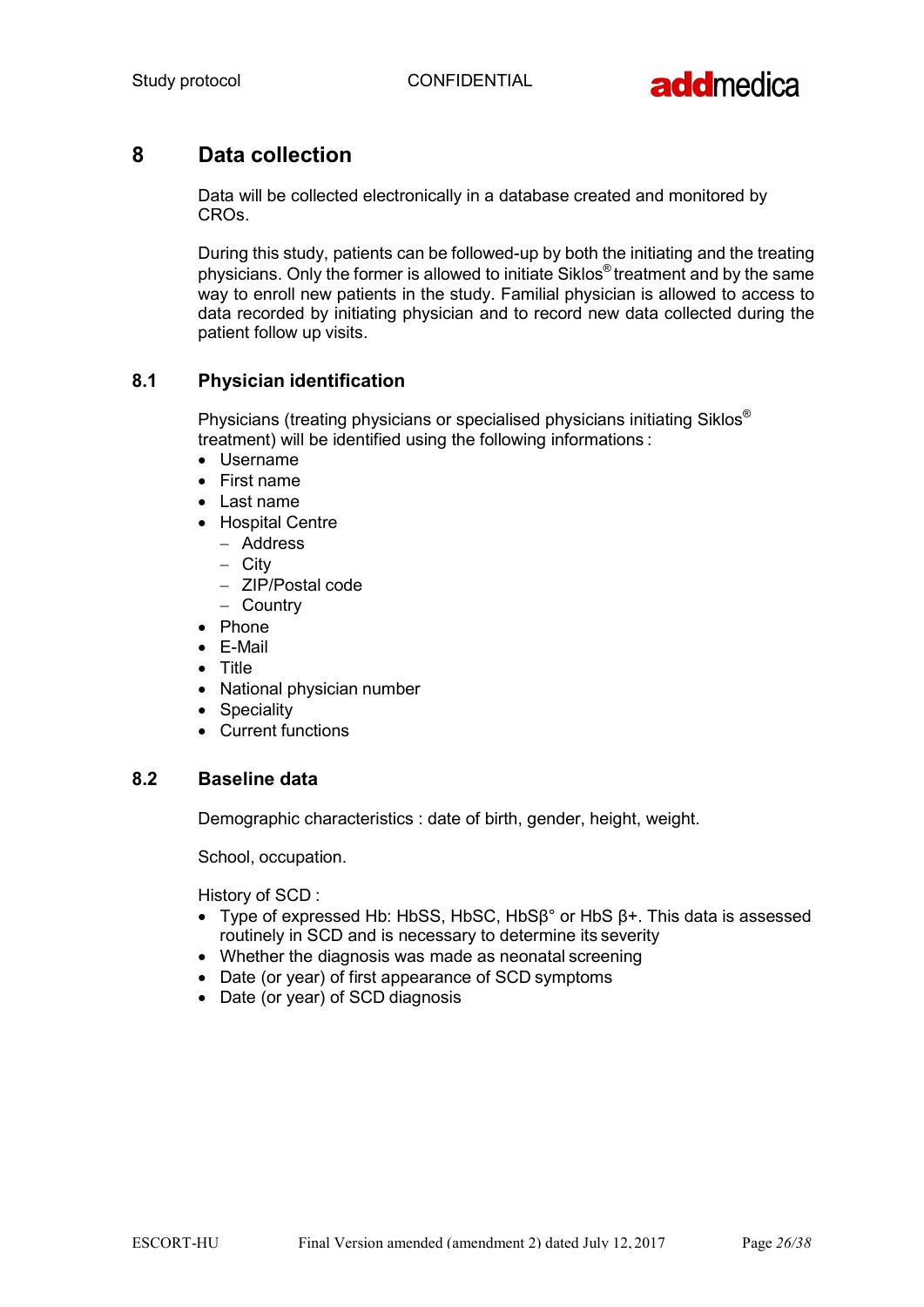

- History of SCD manifestations :
	- $-$  history of growth delay
	- $-$  infections during the elapsed year
	- $-$  number and type of vaso-occlusive complications during the elapsed year:
		- $-$  painful crisis
			- acute chest syndrome
			- $-$  priapism
			- stroke
			- $-$  hepatopathy
			- acute splenic sequestration
			- $-$  other
	- Number of hospitalisation in relation with

SCD. Presence or absence of skin

ulceration.

Any history of malignancy (type, location, date, resolution).

In males whether sperm had been examined.

In females obstetric history (if applicable).

Treatment history data :

- Blood transfusions
- **•** History of treatment by hydroxycarbamide (other than Siklos<sup>®</sup>) will be also documented: start, end dates, last dose.

Siklos® treatment initiation: date of treatment start, dosage. If the patient is not prescribed Siklos<sup>®</sup>, reason.

Other relevant concomitant conditions and associated treatment.

Clinical examination.

Biological data, as performed routinely in the disease management, with at least Haemoglobin, MCV, HbF, ferritin, white cell count and differential, platelets, urinalysis (protein), liver function tests, blood urea and creatinine.

#### 8.3 Follow up form

Demographic data : height, weight.

Growth, school, occupation.

Presence or absence of skin ulceration

Malignancy (type, location, date, resolution).

Pregnancy (see below).

Other concomitant pathologies/adverse events with description, seriousness, start and end date, outcome, severity, relation with a pre-existing condition, ancillary examination, and relationship to Siklos®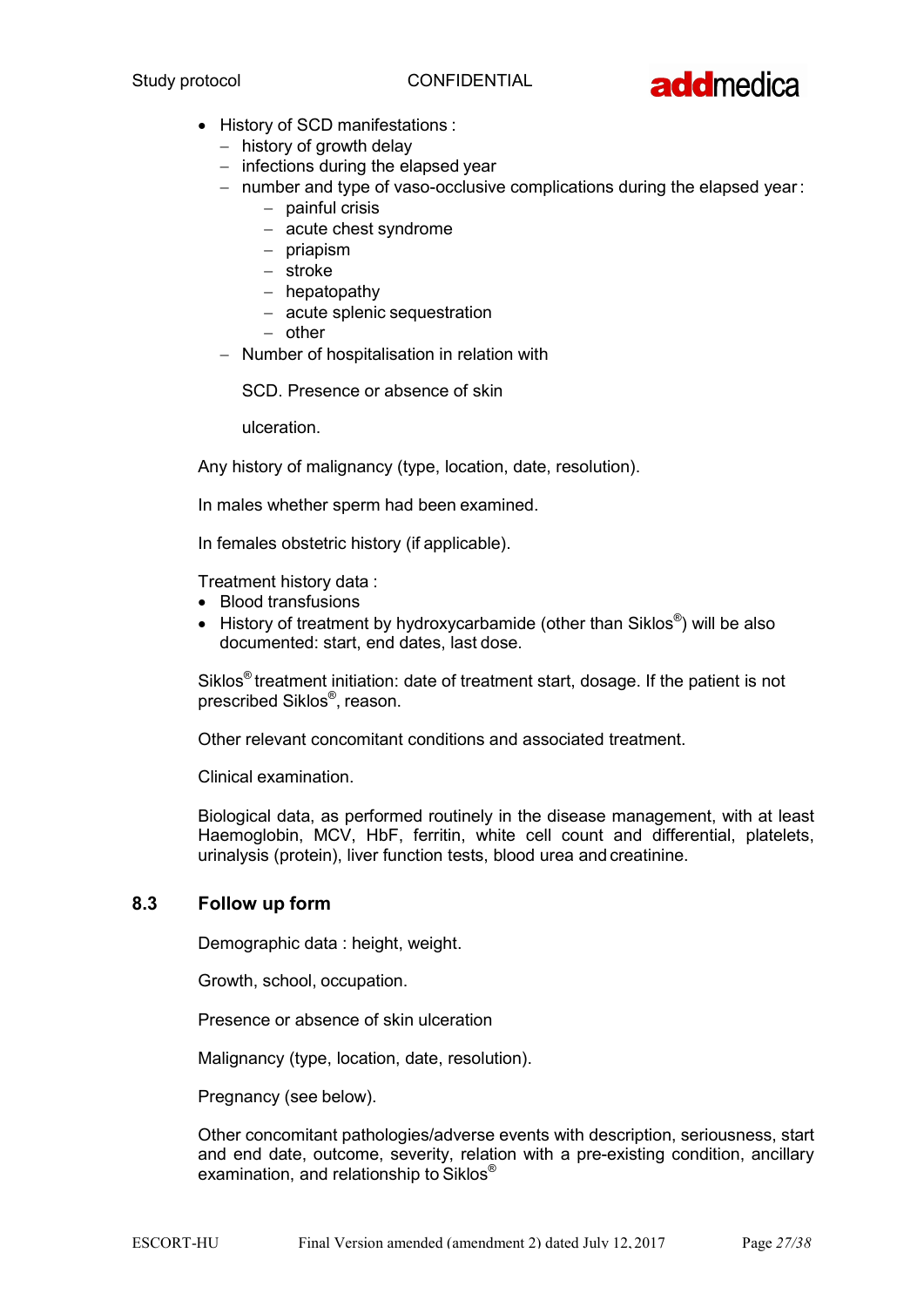

Concomitant treatments, in particular :

- HIV drugs (NRTI)
- Myelosuppressive agents
- Radiotherapv
- Live vaccines

Infections.

Number and type of vaso-occlusive complications :

- Painful crisis
- Acute chest syndrome
- Priapism
- Stroke
- Hepatopathy
- Acute splenic sequestration
- Other

Number of hospitalisation in relation with SCD.

Number of transfusions.

Clinical examination.

Biological data : at least blood count, liver function tests, blood urea and creatinine.

Siklos® information: changes in dosage, temporary discontinuations, withdrawal of treatment and reasons.

## 8.4 Withdrawal form

- Date of last information available.
- Reasons for discontinuation.

#### 8.5 Pregnancy form

If any subject is found to be pregnant during the treatment follow-up, the evaluation of the risk-benefit ratio will be made on an individual basis outweighing the respective risk of continuing Siklos® therapy against the switch to a blood transfusion programme. Siklos® should normally be stopped.

The pregnancy should be reported immediately using the pregnancy notification form available in the database.

All pregnancies will be followed up to final outcome, using the pregnancy followup form. The outcome, including any premature termination, miscarriage or foetal death will be reported.

The follow-up of children born from a parent receiving Siklos® is a Pharmacovigilance concern. Such children will be followed-up for at least one year.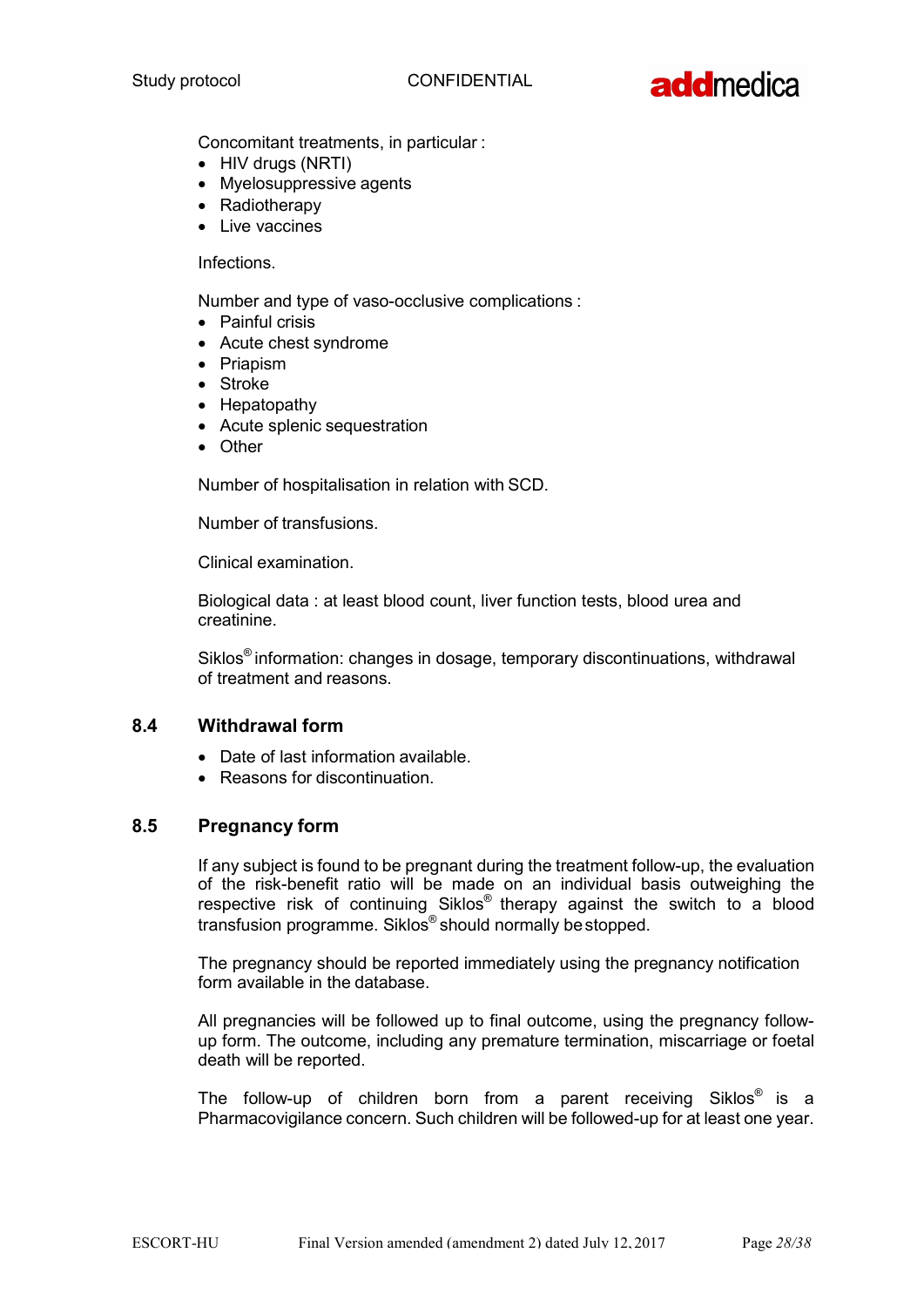

## 8.6 Collection of AEs and SAEs

Adverse events, serious or not, will be collected in a specific form available in the database. These effects will be reported according to the ADDMEDICA Pharmacovigilance SOPs.

For all the AEs not related to sickle cell disease recorded, will be collected information about:

- Description, serious or not
- Start date
- Outcome
- End date (if applicable)
- Severity
- Relation with previous pathology
- Ancillary Examination
- Corrective treatment
- Relationship to Siklos® (suspected / not suspected)

For all the events related to sickle cell disease recorded, will be collected information about:

- Start date
- Outcome
- End date (if applicable)
- Severity
- New Transcranial Doppler done or not

#### 8.7 Data protection

#### Data encryption

In order to respect patient anonymity, in the database, all personal data allowing patient identification will be encrypted.

#### Rights of access

Physician selected to perform the study and the CRO personal implicated in the study conduction are allowed to access to this database. Addmedica and competent authorities are allowed to access to data recorded in case of audit. For each authorised person, a login and a password will be created. All these persons have a duty of confidentiality to the patients and will do their best to meet this duty.

NB: In the database all passwords (used by users or administrators) will be encrypted.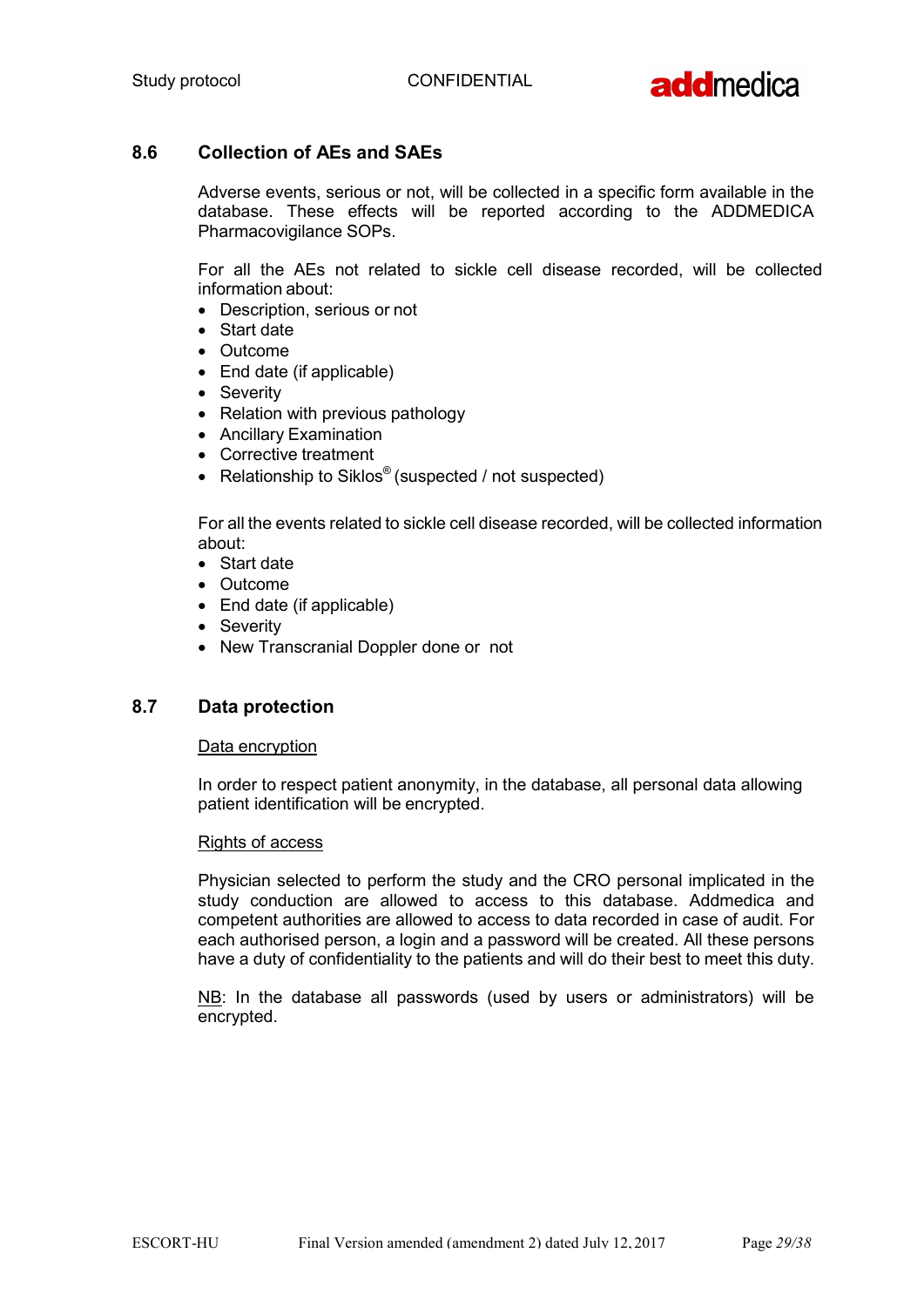

## 9 Recruitment and follow-up

### 9.1 Recruitment of physicians specialised in SCD

In each country an exhaustive list of all treatment centres specialized in SCD or haemoglobinopaties care (haematologists, paediatricians, internist…) will be established in collaboration with the Steering Committee (SC) and the European Clinical Board Committee (ECBC) (See section 7).

Furthermore, with the physicians profile defined in each country the study sponsor will consider availability of any specific physicians database.

A mailing will be sent to the full list of identified physicians to inform, propose and motivate them to participate in this study. In case of agreement, the CRO will contact each of them to explain the study and to set up a secure access to the database.

#### 9.2 Recruitment of patients and follow-up

Patients fulfilling all the inclusion criteria will be informed by their initiating physician about the study and enrolled in case they agree to participate. It is noteworthy that solely the physicians specialised in the care of SCD are legitimated to initiate a Siklos® treatment. However, the follow-up is authorised by both initiating and treating physicians.

#### 9.3 Study conduction

For each patient initiated by SIKLOS®, the initiating physician will fill the information on the current treating physician in the database. In case of this physician is unknown in the study database, the CRO will contact him to propose to participate in the study.

A Family Doctor Pack (treating physician pack) written in local language will be sent to the treating physician for treatment information and follow-up purpose (monitoring of blood count, dosage adjustment, pregnancy, AEs). The details of the cohort study will be included in this pack. The treating doctors will be invited to complete an electronic form at each visit (intermediate visit form) so that any adverse effects can be followed up in a timely manner.

Patients will be followed-up according to normal local medical practice. Each treating physician will be included in the database and a reminder will be send regularly (4 months) in case of non follow-up data capture for a patient.

Once a year, a follow-up should be mandatory.

Furthermore a patient card will be provided to the patient so that, in case of events (hospitalisations, intercurrent events, adverse events…) any physician would be able to contact the CRO.

If no forms are received for a year, the patient will be considered as having been withdrawn from the study. In this case, a specific withdrawal form will be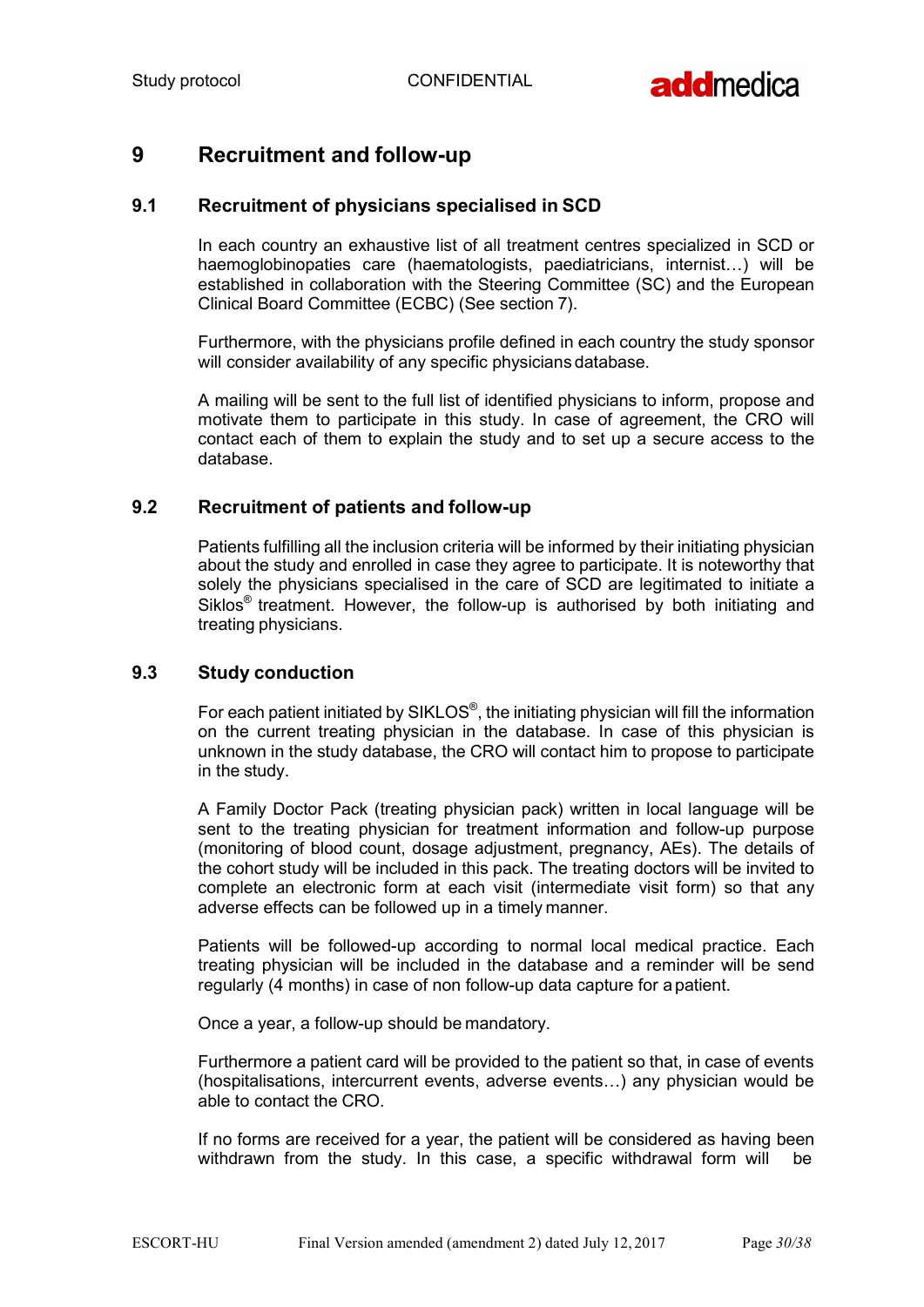

completed if it is possible, patients who discontinue Siklos® will continue to be monitored until the end of the study (10 years).

## 9.4 Flow chart

The cohort follow-up is illustrated in the flow chart presented below.

The forms will be completed electronically in the database.

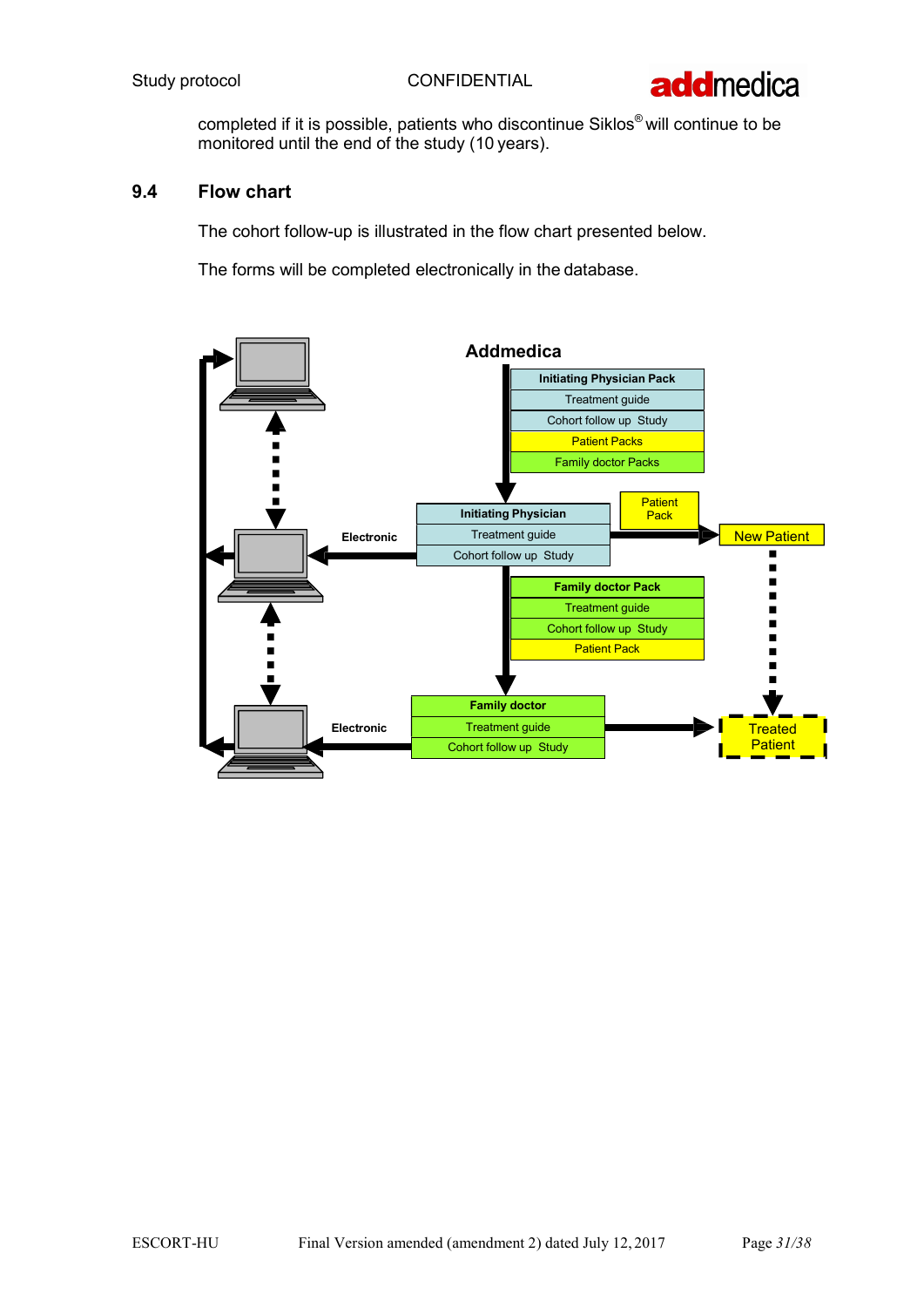

## 10 Monitoring

Quality control visits will be performed to verify data entered in the Case Report Form against patient medical files.

## 11 Management and validation of data

The CRO (Arone) is responsible for management of collected data (construction of a Database) and their validation.

Data will be collected on Electronic Case report Form.

It is the responsibility of the participating physicians :

- To obtain subject data and collect them in a prospective manner by questioning the patient; some data could be collected retrospectively in patients when enrolment in posterior to initiation of treatment by Siklos
- To ensure that all data collected are recorded directly, accurately and legibly
- To perform the requested measurements.

100% of at least 5% of visits will be controlled.

The first on-site quality control visit will be triggered after the inclusion of the fifth patient at a site (i.e. patient visits available in eCRF with at least the first year of follow-up for one of the patient that means 3 visits). After the first on-site visit, only the biggest recruiting sites will be visited yearly (defined with the sponsor, based on the number of patients included).

Qualified designated personnel will perform this quality control in each country.

All study related material will be archived securely according to relevant internal procedures.

A detailed archiving procedure will ensure that access to confidential information is limited and that the confidentiality of information about study subjects is protected.

The archives should be maintained for at least five years after final report or first publication of study results, whichever come first.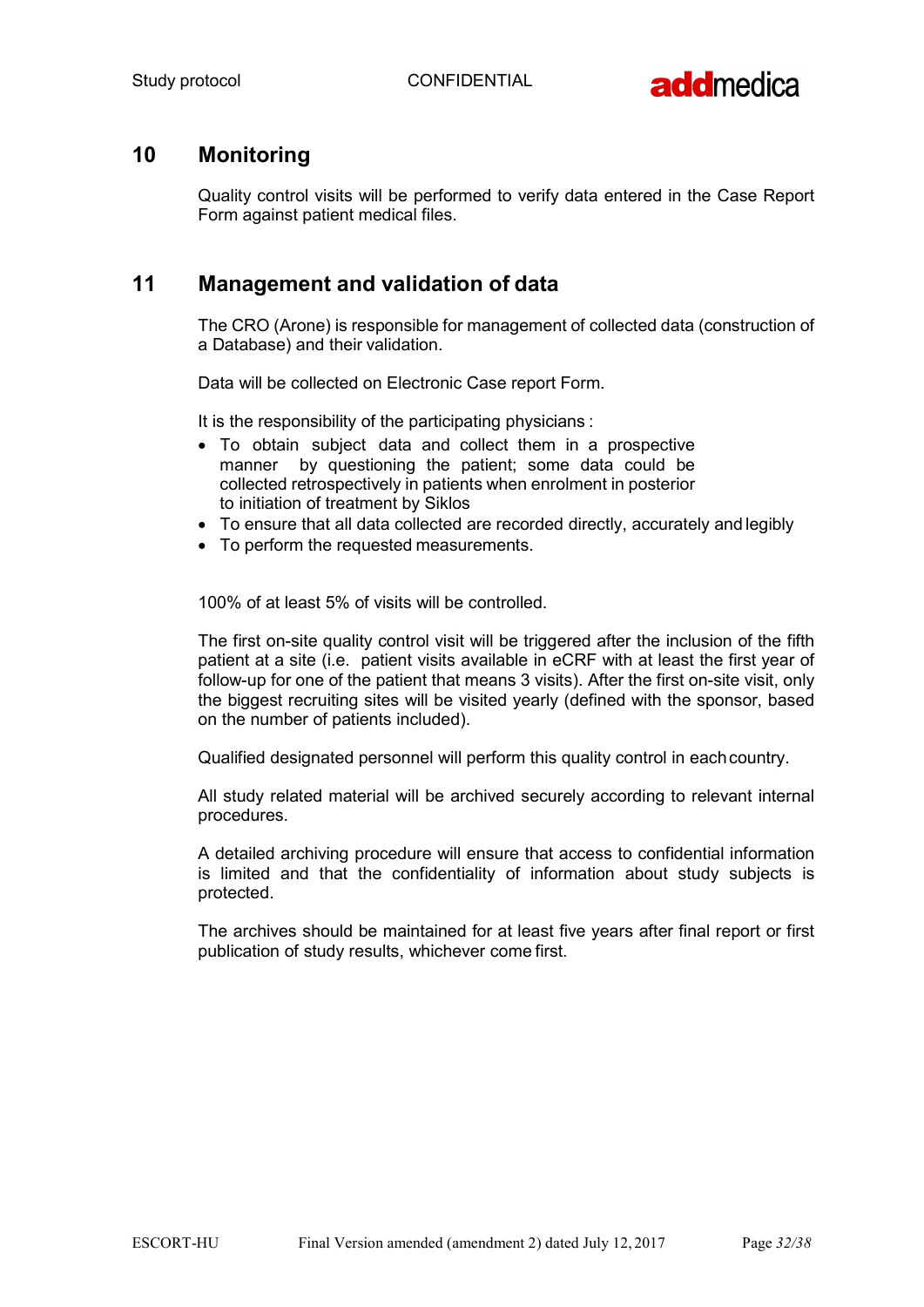

## 12 Analysis and Reports

All statistical analyses will be performed at the 5% significance.

Parameters will be summarised using mean, median, standard deviation, range for continuous data and counts or percentages for categorical data.

Descriptive statistics will be used to:

- Report the prevalence of primary and secondary parameters
- Describe the global population and the sub-populations.

Appropriate multivariate analysis will be used to describe the determinants of the observed events.

Regular interim reports will be issued in accordance with the PSUR schedule.

The report will present a general description of the population included and frequencies of all primary and secondary parameters on the global population.

Sub-population analyses will be performed when the collected data on the same parameters will be sufficient.

The following formula is used to calculate the confidence interval of a given frequency estimate p.

$$
\left[p-z_{1-\alpha/2}\sqrt{\frac{p(1-p)}{N}};p+z_{1-\alpha/2}\sqrt{\frac{p(1-p)}{N}}\right]
$$

with  $z_{1-\alpha/2}$  the 1– $\alpha/2$ -quantile of the standard normal distribution (=1.96),  $\alpha$ =5% the significance level and N the sample size. The quantity seen as the precision of the estimate  $p$ .  $z_{1-\alpha/2}$ ,  $\sqrt{\frac{p(1-p)}{N}}$  can be N

The expected sample size of N=2,000 patients will allow the following precision on frequency estimates  $p$ .

| Frequency | Precision | 95% confidence<br>interval |
|-----------|-----------|----------------------------|
| 0.05      | 0.0096    | [0.0404:0.0596]            |
| 0.01      | 0.0044    | [0.0056; 0.0144]           |
| 0,005     | 0.0031    | [0.0019; 0.0081]           |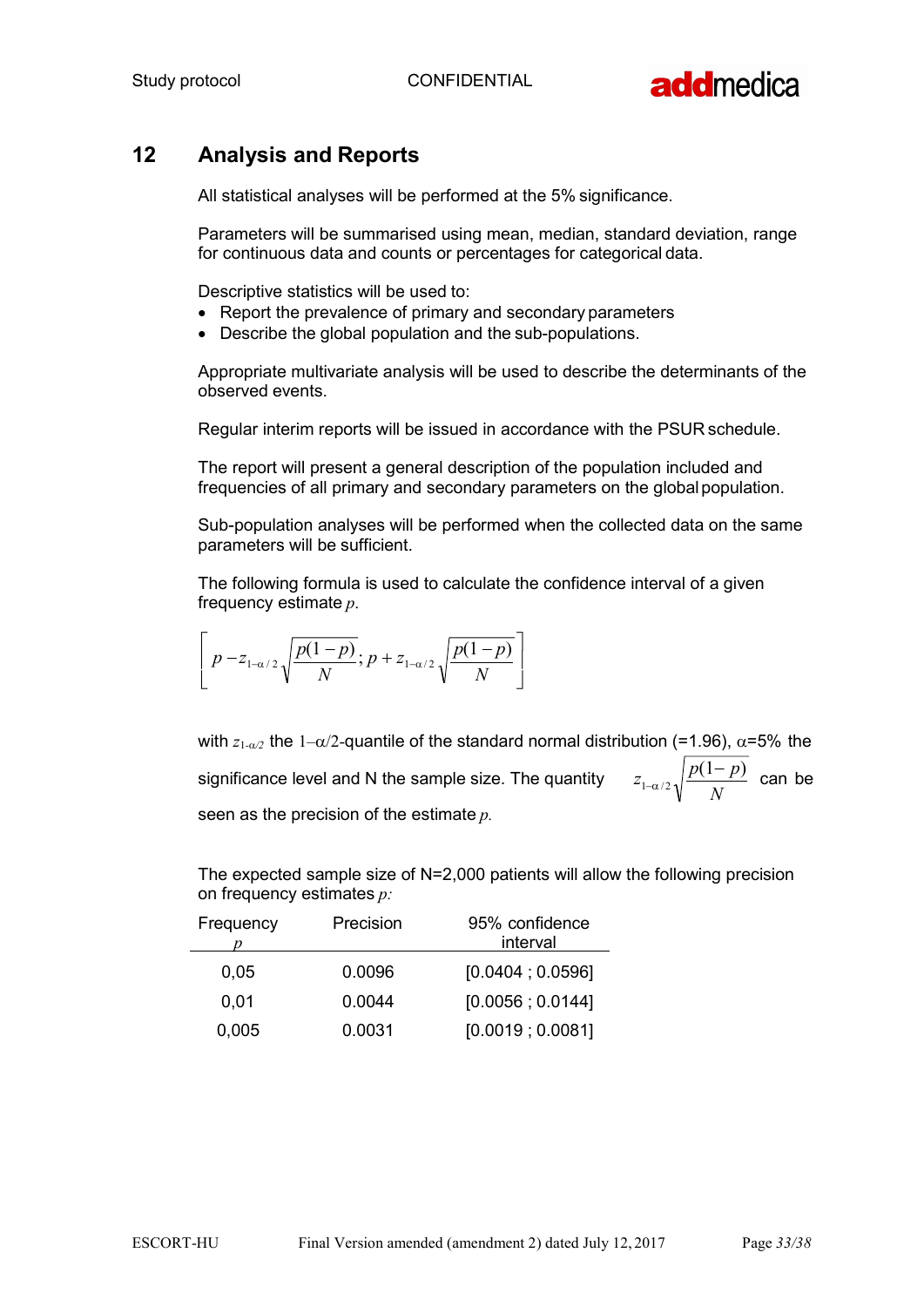

## 13 Committees

## 13.1 European Clinical Board Committees (ECBC)

In each European country involved in this study, a clinical board committee including physicians will take place. The missions of these committees are the following :

- To animate the cohort follow-up in each country and ensure its development
- To propose and decide on development of the action to set up.

A European Clinical Board Committee charter will define more precisely the responsibilities of these committees.

### 13.2 Steering Committee (SC)

A Steering Committee will comprise the physician heading each of the European committees previously described, the sponsor, and an independent statistician. The Steering Committee will oversee the conduct and reporting of the cohort follow-up, assuring expert clinical guidance and a high standard of scientific quality, reviewing all SAEs and clinical endpoints reported by the sites (*i.e.*, initial diagnoses, laboratory values, results of procedures) to determine the occurrence of clinical issues and proposing any necessary protocol amendments to be submitted to the competent authorities.

Members of the committee will be determined according to their skills, number of patients included in their center, availabilities for meeting and interest in participating.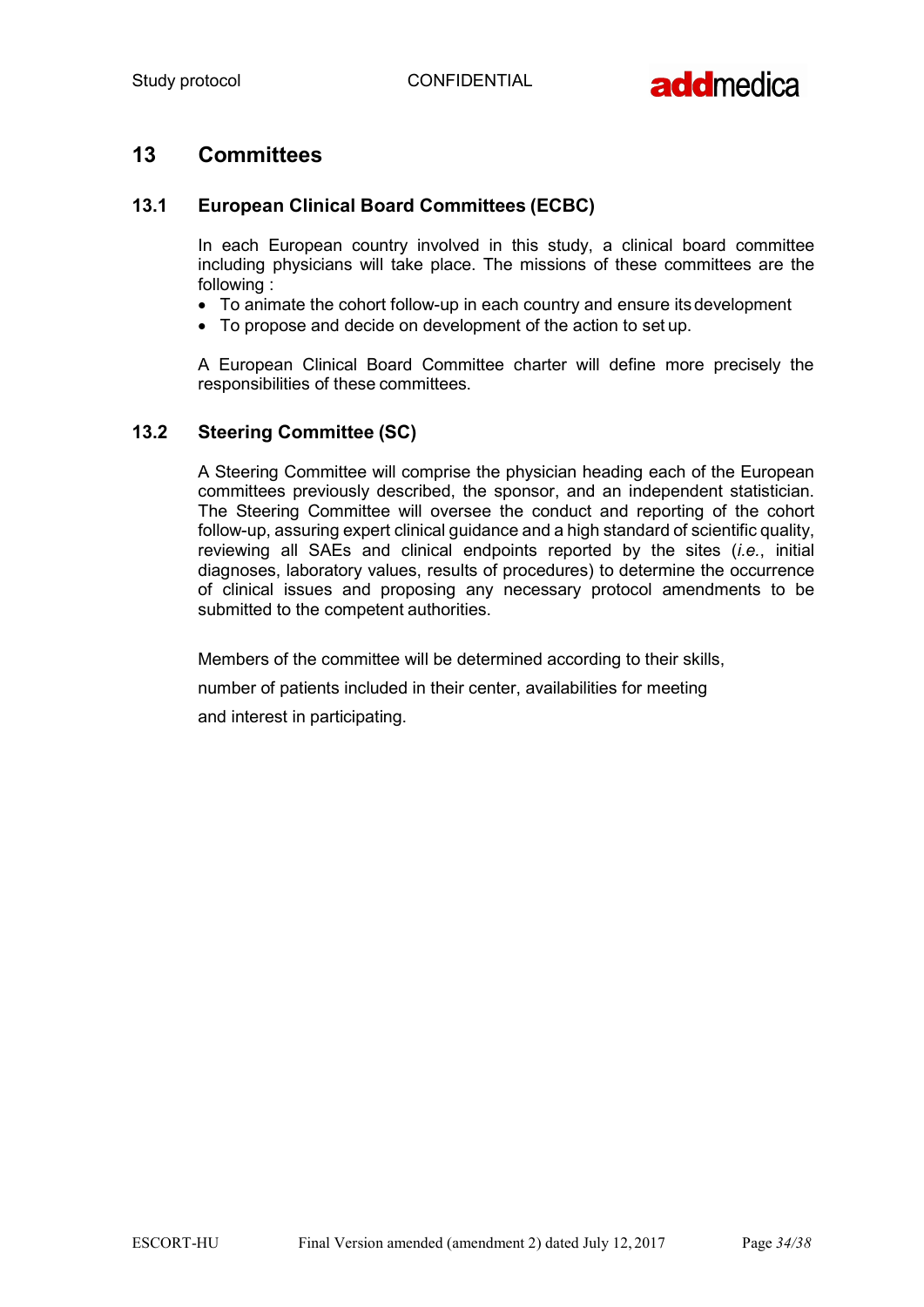

## 14 Legal framework and patient information

## 14.1 Legal framework

As previously described, this study will be conducted to respond to EMA demand. It will consist in data collection and will not involve any change in the usual patient follow-up. Thus, patients must agree to participate (either orally, or by writing according to local regulations). Anyway, patients (or their legal guardians) will be informed orally about the study by their physician and will be given a written information sheet. All measures will be taken to guarantee the anonymity and the confidentiality of personal data.

Authorisations to perform the study will be requested from each local authority as required in accordance with the local regulation.

## 14.2 Description of the patient information sheet

Oral information will include objectives of the study, nature, addresses and duration of preservation right of the data, the conditions of access rights and of rectification as well as the right to opt out. These information will also be provided as a written note to every patient (or persons having parental authority) before the transmission of any data. Date of its delivery will be reported in the data collection forms.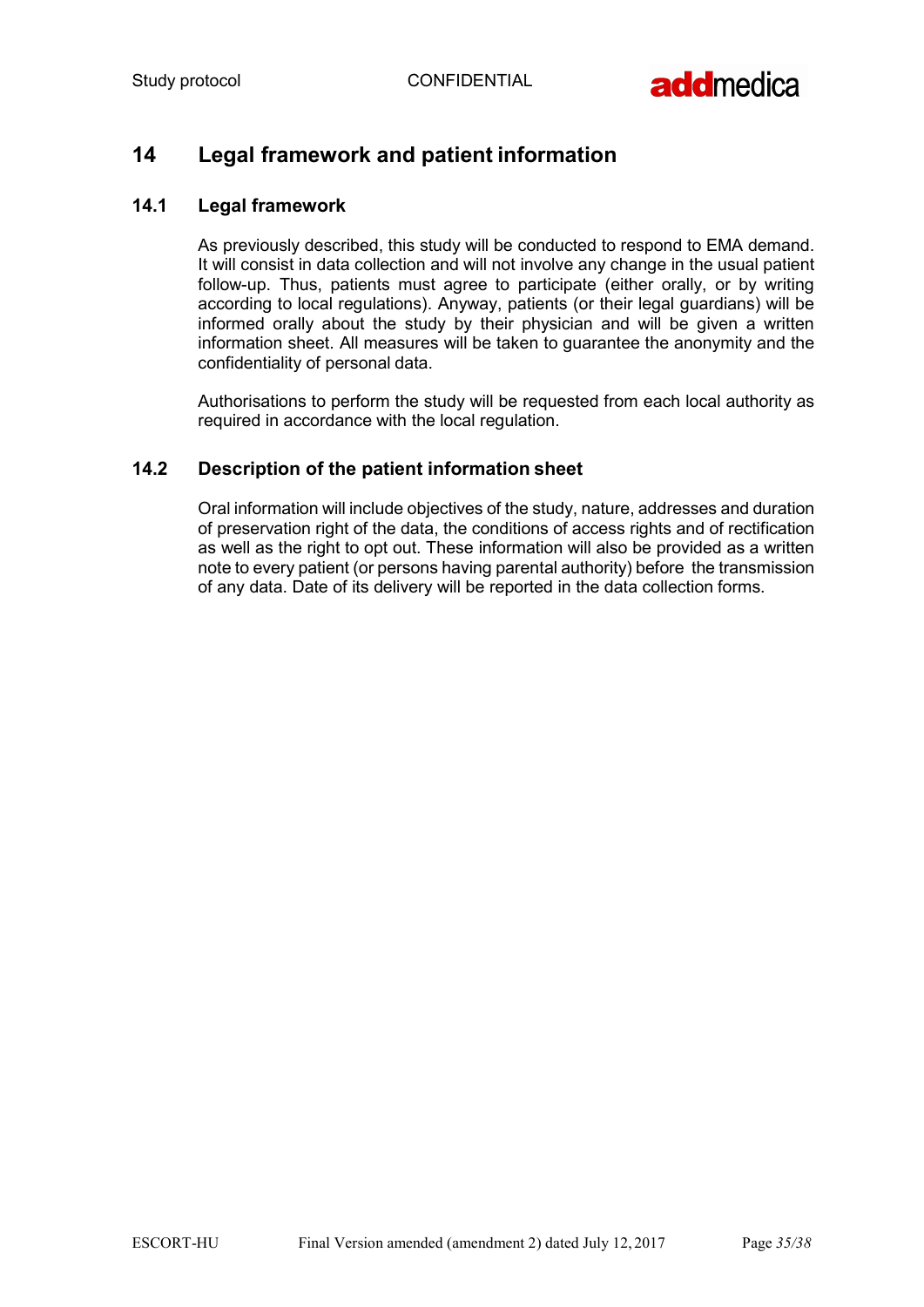

## 15 References

- 1 Pearson HA et al. Functional asplenia in sickle-cell anemia. N Engl J Med. 1969; 281:923-926.
- 2 Wigfall DR et al. Prevalence and clinical correlates of glomerulopathy in children with sickle cell disease. J Pediatr. 2000; 136:749-753.
- 3 Powars D et al. Sickle cell chronic lung disease: prior morbidity and the risk of pulmonary failure. Medicine (Baltimore). 1988; 67:66-76.
- 4 Pegelow CH et al. Longitudinal changes in brain magnetic resonance imaging findings in children with sickle cell disease. Blood. 2002; 99:3014-3018.
- 5 Charache S et al. Effect of hydroxyurea on the frequency of painful crisis in sickle cell anemia. Investigators of the Multicenter Study of Hydroxyurea in Sickle Cell Anemia. N Engl J Med. 1995; 332:1317-1322.
- 6 Lı ´gia Barbosa Braga et al. Hemoglobin, 29 (3):171-180. (2005)
- 7 De Montalembert et al. J Pediatr Hematol Oncol. 1997; 19 (4):313-8
- 8 Maier-Redelsperger et al. Blood. 1998; 91 (12):4472-9
- 9 Platt OS et al. Mortality in sickle cell disease: life expectancy and risk fac-tors for early death. N Engl J Med. 1994; 330:1639-1644.
- 10 Thomas AN et al. Causes of death in sickle cell disease in Jamaica. Br Med J (Clin Res Ed). 1982; 285:633-635.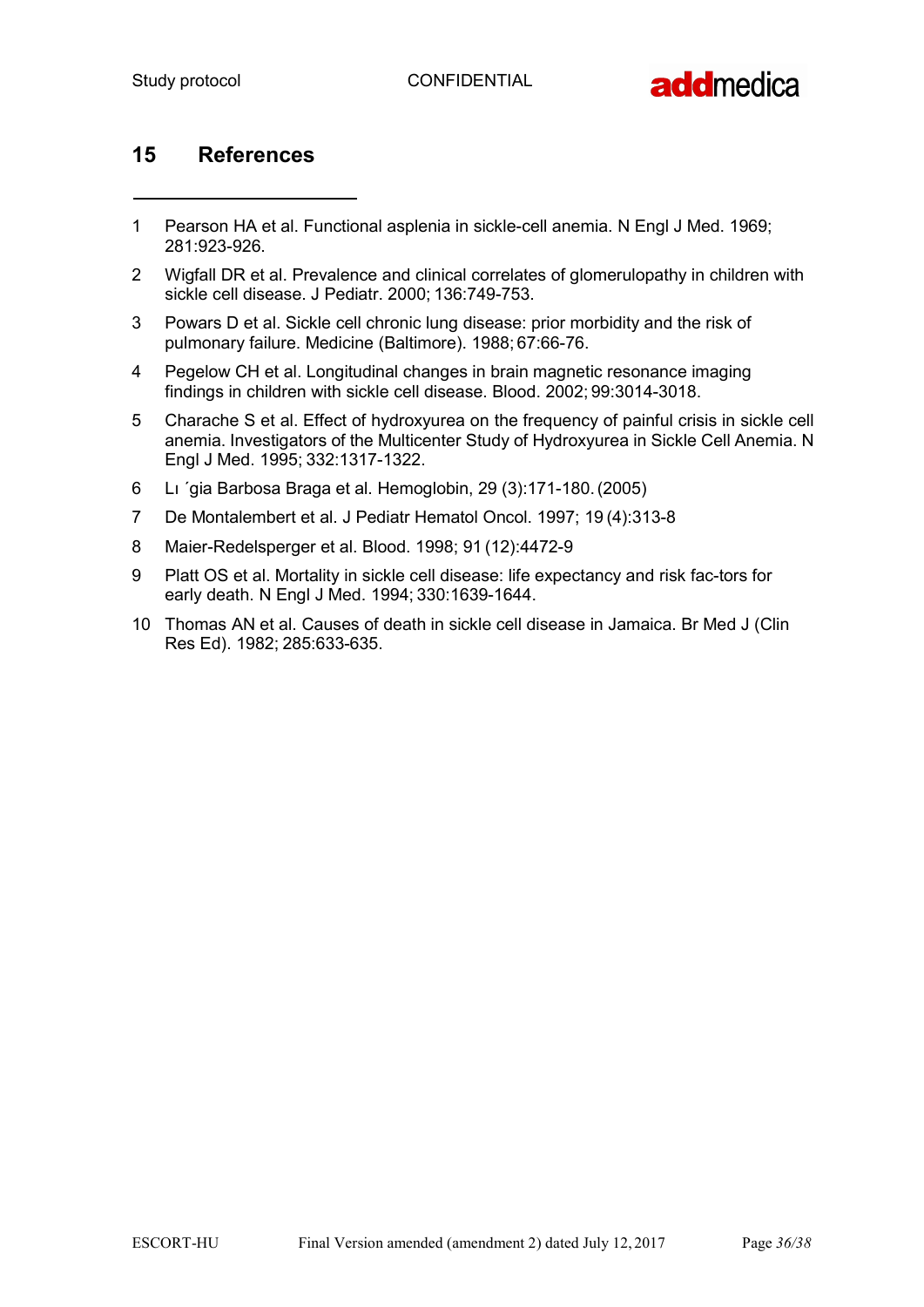

## Appendices

## Responsibilities of the Marketing Authorisation Holder

In the context of the European Risk Management Plan, the Agency (EMA) requests to Addmedica to initiate a cohort follow-up. This cohort follow-up, a postauthorisation safety study, was carried out in accordance with the terms of marketing authorisation, and should be conducted with the aim of identifying or qualifying a safety hazard relating to Siklos®.

Addmedica is the Marketing Authorisation Holder (MAH) of Silkos®. AnticipSanté is responsible on behalf of the MAH, for managing and reporting pharmacovigilance activities to the concerned Competent Authorities (EMA, local health authority). Peter Holmes Clinical is responsible for providing and maintaining the electronic case report form, including serious adverse events forms.

The legal framework for pharmacovigilance of medicinal products for human use in the European Union (EU) is given in Regulation (EC) No 726/20041 and Directive 2001/83/EC2 on the Community code relating to medicinal products for human use, as last amended by Directive 2004/24/EC3 and by Directive 2004/27/EC4 (hereafter referred to simply as Directive 2001/83/EC). It should be noted that although Chapter 3 of Regulation (EC) No 726/2004 and Title IX of Directive 2001/83/EC contain the majority of pharmacovigilance provisions in the legislation, other measures directly relevant to the conduct of pharmacovigilance are found in other Chapters and Titles of those legislative texts.

The requirements explained in these guidelines are based on the ICH guidelines, where these exist, but may be further specified or contain additional requests in line with the legislation of the EU.

#### Responsibilities for the Conduct of Post-Authorisation Safety Studies

The Marketing Authorisation Holder who initiates, manages and/or finances the cohort follow-up is responsible for its conduct and should meet the pharmacovigilance obligations concerning PASS. The study should be supervised by a designated monitor(s) or monitoring organisation and the names of the monitors should be recorded in the study documents. In case the Marketing Authorisation Holder does not directly conduct the study, detailed and clear contractual agreements for meeting pharmacovigilance obligations should be documented.

The QPPV at EU level and/or, where applicable, the nominated person responsible for pharmacovigilance at national level, should be involved in the review of protocols for all post-authorisation safety studies, in order to ensure compliance with pharmacovigilance requirements.

#### Reports from Organised Data Collection Systems

Reporting requirements for cases derived from organised data collection systems (which include clinical trials, post-authorisation studies, registries, postauthorisation named-patient use programmes, other patient support and disease management programmes, surveys of Patients or Healthcare Providers, and